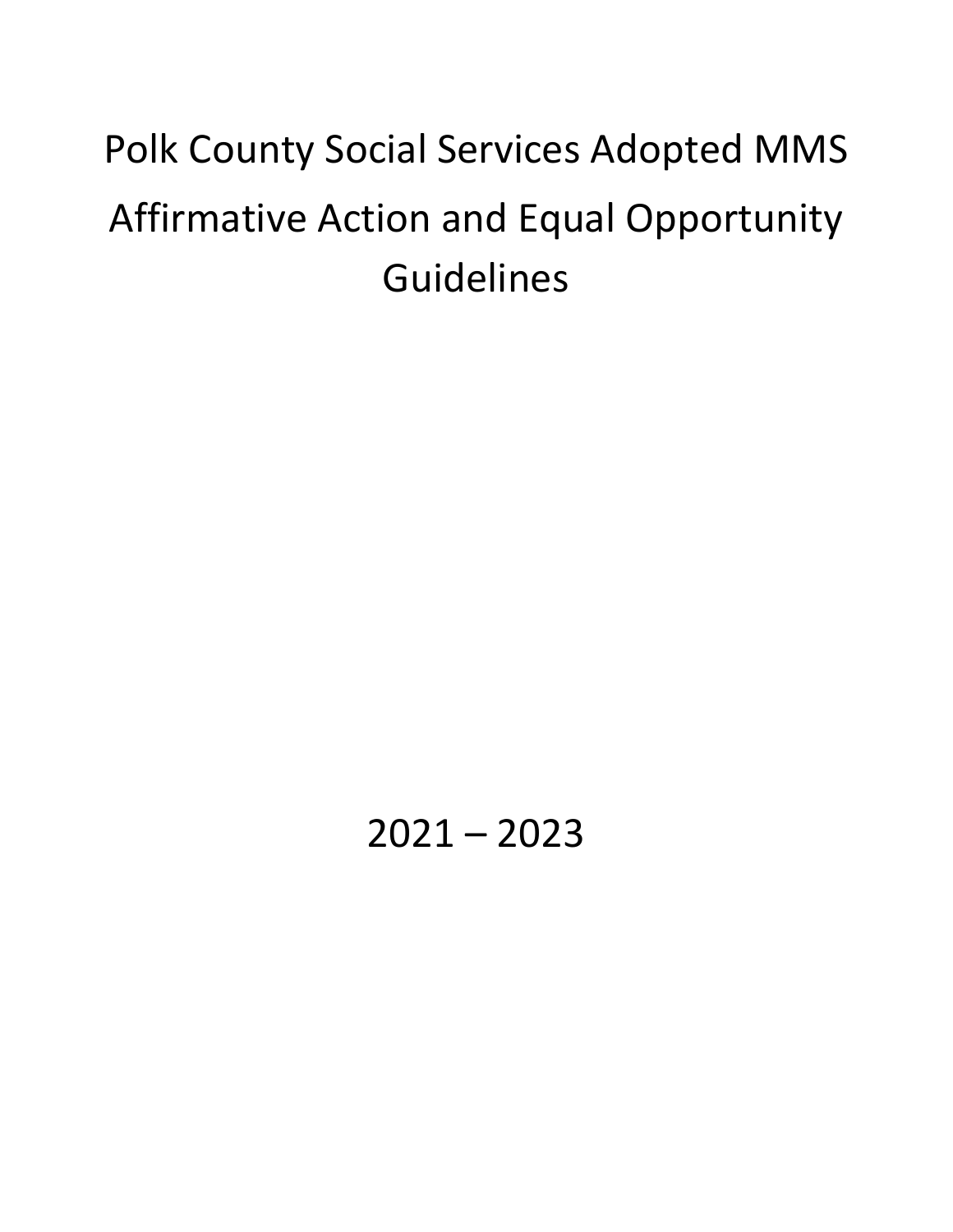## **I. Introduction**

The Minnesota Merit System's (MMS) Affirmative Action and Equal Employment Opportunity Policies are administered by the Minnesota Department of Human Services (DHS) Equal Opportunity and Access division (EOAD).

## **A. Purpose**

The purpose of these Guidelines is to establish minimum affirmative action and equal employment opportunity standards, and provide consistent framework with regard to equal employment opportunity and affirmative action in MMS county/multi-county human services agencies. The Guidelines continues to request each MMS county/multi-county human services agency to adopt, revise, and/or develop equal opportunity and affirmative action guidelines to ensure equal employment opportunity and affirmative action in MMS county/multi-county human services agency workforces.

#### **1. Policy**

It is the policy of the MMS that county/multi-county human services agencies conduct all employment practices without regard to race, color, political affiliation, creed, religion, national origin, disability, age, marital status, status with regard to public assistance, sex, membership or activity in a local commission, or sexual orientation. Equal employment opportunity under this policy includes, but is not limited to the following: recruitment, examination, appointment, tenure, compensation, classifications, promotion, or other activities in accordance with applicable federal, state, and local laws and regulations.

A program of affirmative action will be maintained to eliminate barriers to equal employment opportunity and to encourage the employment and advancement of qualified females, minorities and individuals with disabilities when these groups are underrepresented in a county/multi-county human service agency's workforces in any job category.

#### **2. Responsibilities**

MMS county/multi-county human services agency directors have overall responsibility for implementing the MMS equal employment opportunity and affirmative action guidelines throughout that agency, including establishing specific internal procedures that minimally meet the standards provided by the MMS guidelines.

#### **3. Role of DHS**

The DHS (EOAD) provides consultation, technical assistance, recruitment, training, and goal-setting review and monitoring of MMS human service agencies to ensure affirmative action and equal employment opportunity in these agencies.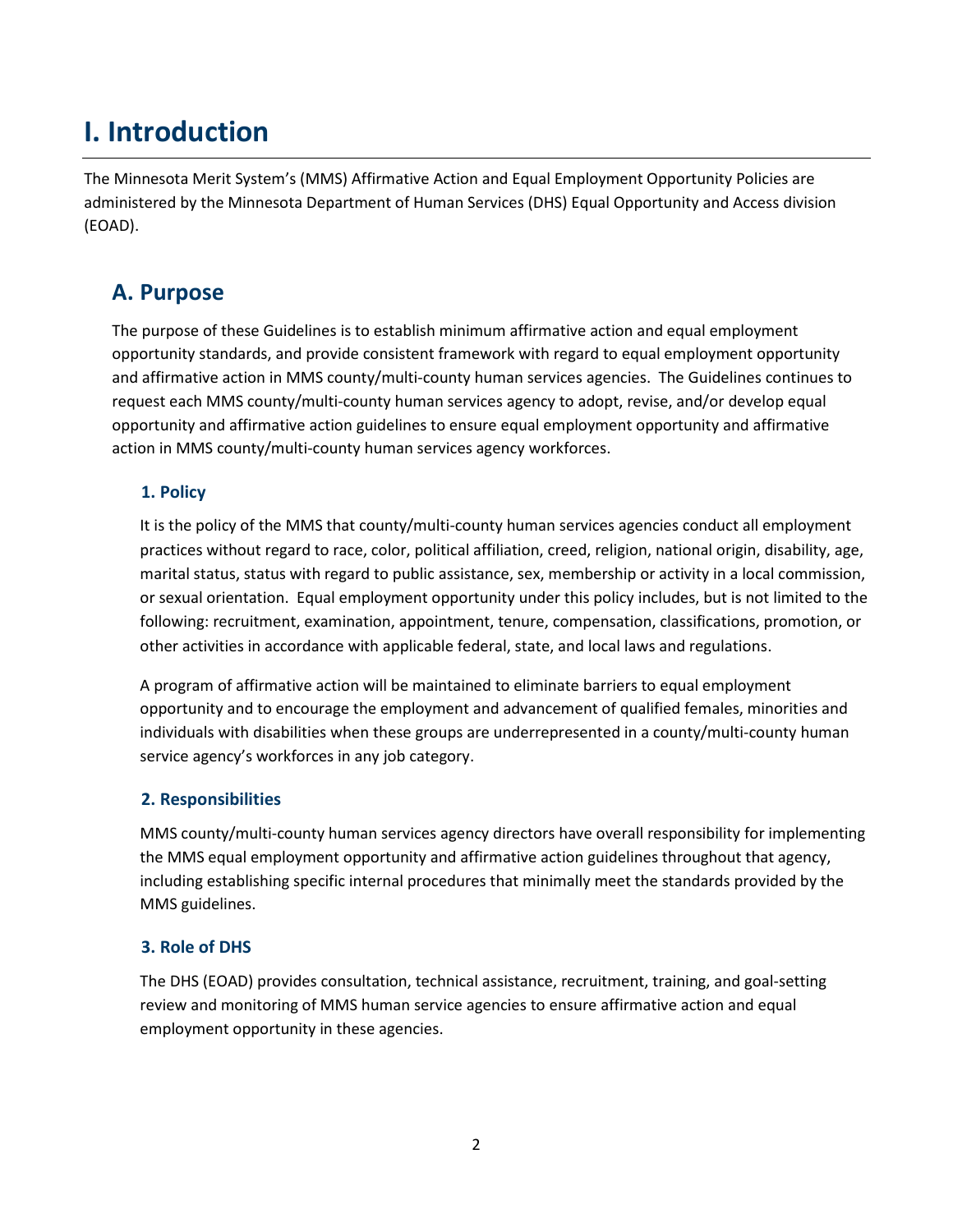## **II. Scope of Guidelines**

All MMS county/multi-county human services agencies and its employees must comply with equal employment opportunity and affirmative action guidelines. Any Minnesota county/multi-county may choose to create a county/multi-countywide affirmative action plan and have it approved by the Minnesota Department of Human Rights, which will issue a certificate of compliance for approved plans. Alternatively, a county/multi-county may choose to adopt the MMS equal employment opportunity and affirmative action guidelines in this bulletin for its human services agency.

Minnesota Rules, part 9575.0090, subpart 2a, require that each MMS human services agency have an affirmative action plan, which must contain the following:

- A policy defining and prohibiting discriminatory harassment, including sexual harassment;
- An internal discrimination complaint policy and procedure that includes notification of DHS EOAD of complaints that are brought, and their resolution;
- Provision for appointment of a person to serve as liaison between the MMS county/multi-county human services agency and DHS EOAD, and to have responsibility for implementation of the guidelines within the agency;
- Provision of the notification of DHS EOAD of periodic hiring goals established by the county/multicounty human services agency; and
- Provision for compliance with the Americans with Disabilities Act (ADA), Title I, which prohibits discrimination against disabled employees or job applicants.

Minnesota state law does not require that Minnesota counties and political subdivisions have an affirmative action plan certified by the Minnesota Department of Human Rights in order to receive any state funds or engage in contracting with the state. Nevertheless, this does not exempt MMS county/multi-county human services agencies from the requirement of the MMS rules, as indicated above.

## **III. MMS County/Multi-County Human Services Agency Action Required**

In order to comply with Minnesota Merit System Rules, part 9575.0090, subpart 2a, your agency should choose one of the two courses of action. Your agency may:

- Adopt the proffered MMS system equal employment opportunity and affirmative action guidelines as your agency's equal opportunity and affirmative action plan and implement the guidelines within your agency, including developing hiring goals where workforce disparities exist and submit a letter indicating the adoption of those guidelines to DHS EOAD**;** or
- Adopt an equal opportunity and affirmative action plan that is certified by the Minnesota Department of Human Rights and submit a copy of the certificate of compliance to EOAD. If your county/multi-county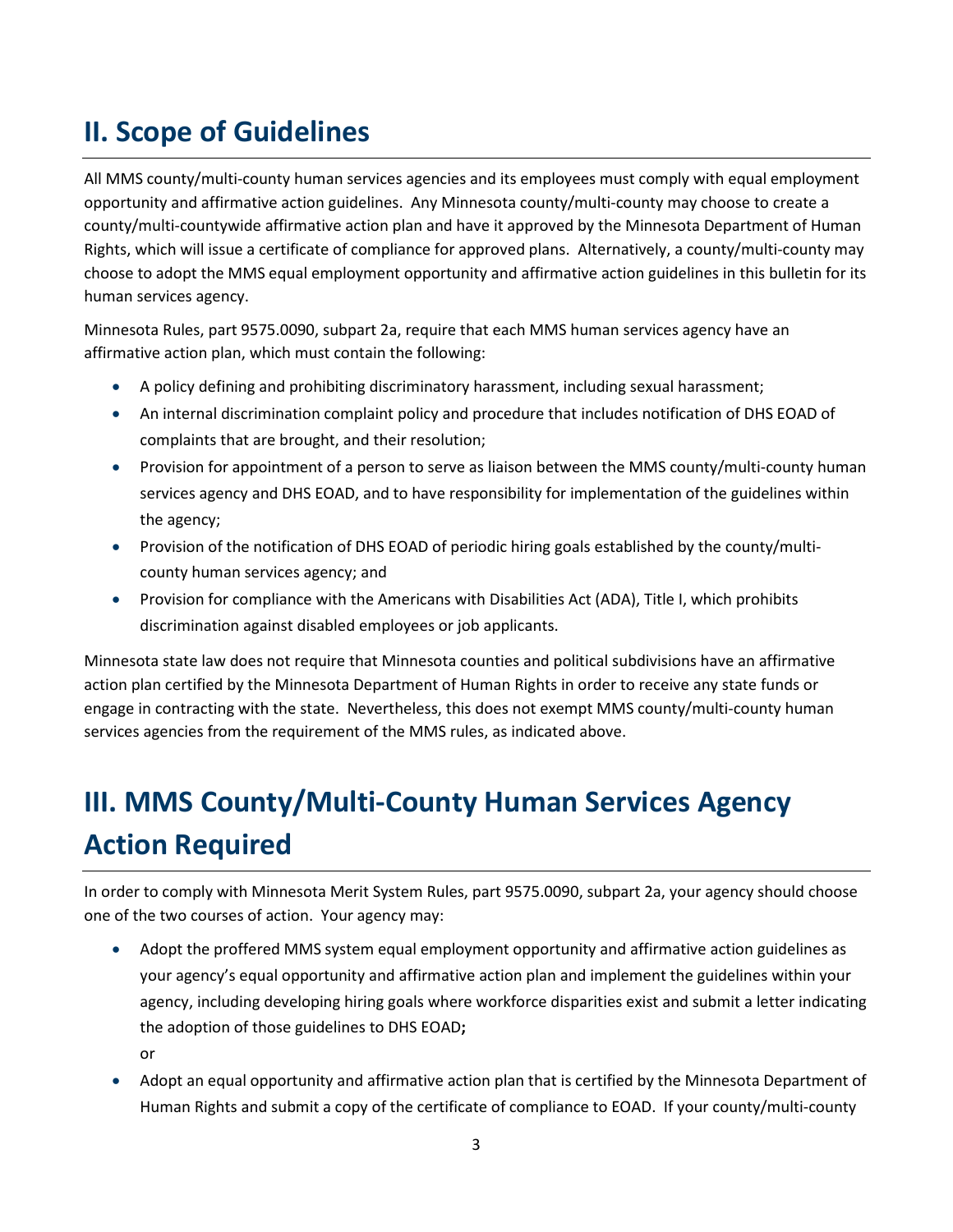agency already has a certified plan, your agency's adoption of that plan meets requirements under MMS rules.

Send this information to the attention of the Minnesota Merit System Consultant, Minnesota Department of Human Services, Equal Opportunity and Access division, MMS Consultant, Box 64997, St. Paul, MN 55164-0097.

## **IV. Policies and Requirements**

## **A. Prohibition of Discriminatory Treatment**

**Purpose**: To establish a means for maintaining a work environment free of discriminatory treatment in MMS county/multi-county human services agencies.

**Statement**: MMS county/multi-county human services agencies shall provide a work environment free of any form of unlawful discriminatory treatment, including harassment.

#### **Authority**:

- United States Civil Rights Act of 1964, Title VII
- United States Equal Pay Act of 1963
- United States Age Discrimination in Employment Act of 1967
- United State Rehabilitation Act of 1973, Section 504
- Americans with Disabilities Act of 1990, Title I
- Americans with Disabilities Act Amendments Act of 2008
- United States Civil Rights Act of 1991
- Genetic Information Nondiscrimination Act of 2008, Title II
- Minnesota Human Rights Act

## **B. Discrimination Complaint Handling**

**Purpose**: To provide an internal option to employees who believes they were discriminated against because of race, color, political affiliation, creed, religion, national origin, disability, age, marital status, status with regard to public assistance, sex, membership or activity in a local commission, or sexual orientation.

**Statement:** While employees of MMS county/multi-county human services agencies have the right to file discrimination complaints with the Minnesota Department of Human Rights or other enforcement agencies at any time, complainants are urged to seek out internal administrative remedies first.

Anyone bringing an employment discrimination complaint shall do so without fear of reprisal, coercion, or intimidation.

Discrimination complaints and relevant investigative data and findings will all be handled in accordance with provisions of the Minnesota Data Practices Act, and the ADA, Title I.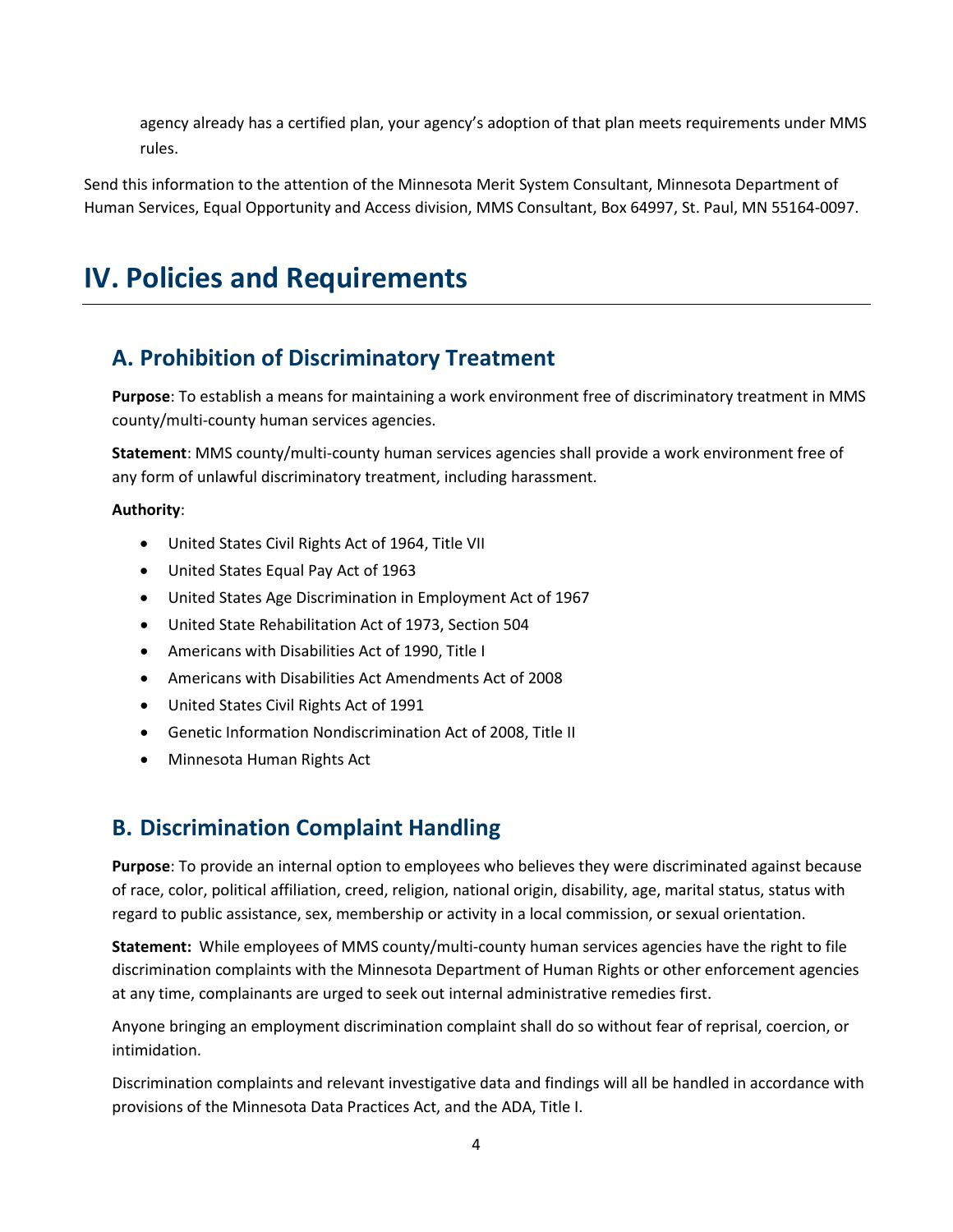The discrimination complaint handling process will minimally include:

- 1. A method to resolve both formal and informal complaints,
- 2. Notification of DHS (EOAD) and
- 3. A timely response to all complaints.

#### **Authority**:

- United States Civil Rights Act of 1964, Title VII
- United States Equal Pay Act of 1963
- United States Age Discrimination in Employment Act of 1967
- United States Rehabilitation Act of 1973, Section 504
- Americans with Disabilities Act of 1990, Title I
- Americans with Disabilities Act Amendments Act of 2008
- United States Civil Rights Act of 1991
- The Minnesota Human Rights Act
- The Minnesota Data Practices Act
- Genetic Information Nondiscrimination Act of 2008, Title II

## **C. Prohibition of Discrimination against Individuals with Disabilities**

**Purpose:** To provide work environments free of unlawful discrimination against applicants and employees with disabilities. Together the Americans with Disabilities Act (ADA) and the Americans with Disabilities Act Amendments Act of 2008 (ADAAA) extend federal civil rights protection individuals with disabilities.

**Statement:** MMS county/multi-county human services agencies shall provide a work environment free of any form of unlawful discrimination. This includes removing barriers to application of employment and ensuring that qualified employees with disabilities are not discriminated against.

The most significant provisions of the ADA with regard to MMS county/multi-county human services agencies are included in Title I, which prohibit employers from discriminating against qualified individuals with disabilities in matters of employment, including the application and hiring process. The provisions in Title I of the ADA are broader in scope than, but similar to, the Minnesota Human Rights Act (Minnesota Statutes, Chapter 363A), and to Section 504 of the federal Rehabilitation Act of 1973 and Volume 29 of the United States Code, section 794.

ADA regulations make clear that employers, including all state and local governments, must comply with the employment provisions of Title I. The ADA prohibits discrimination against an otherwise qualified individual with a disability with regard to the following:

- Job application procedures, including recruitment and advertising;
- Hiring, firing, and advancement; and
- Compensation, training, and other terms, conditions, and privileges of employment such as tenure, layoff, leave, and employee benefits.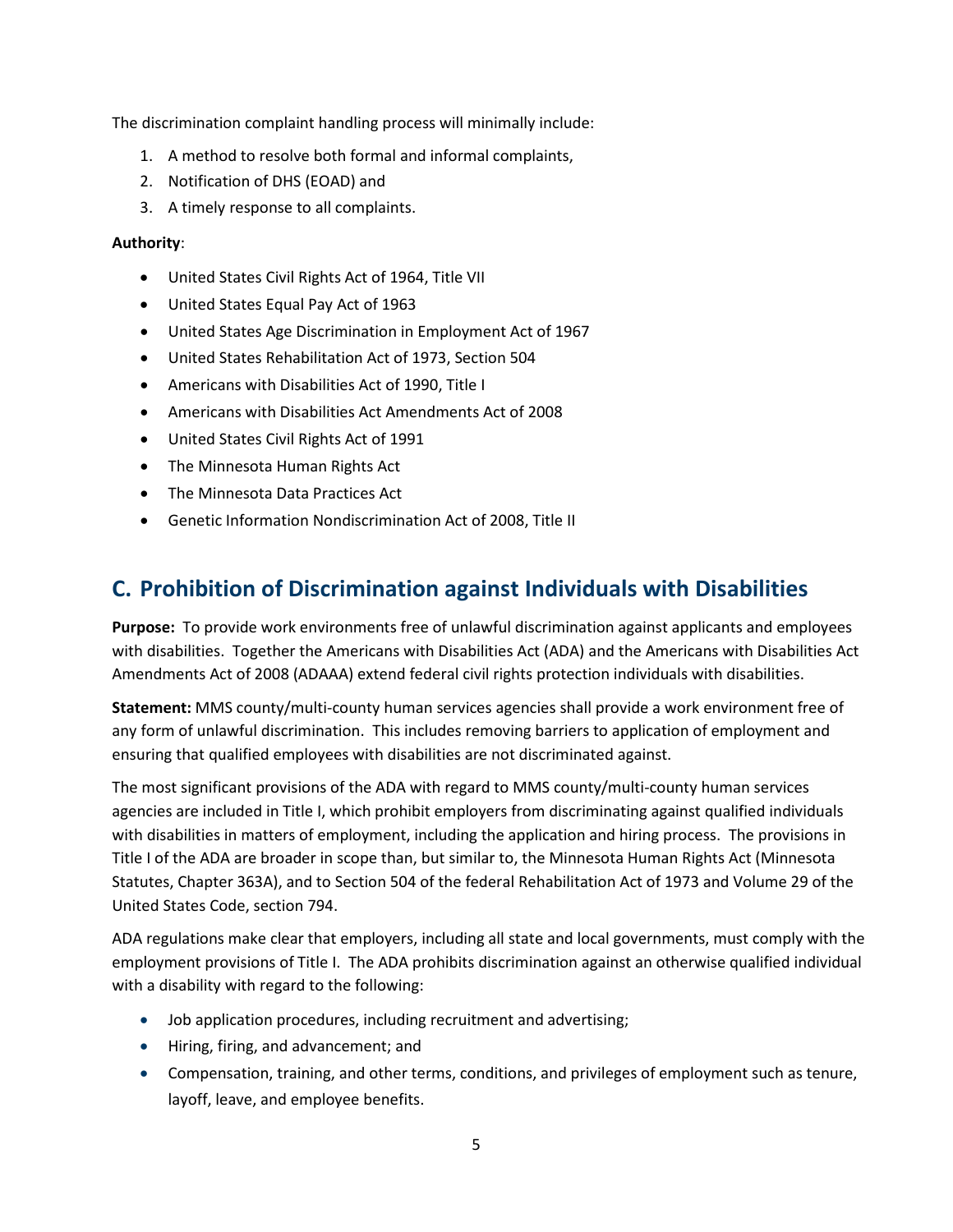**Reasonable Accommodations:** If a person is qualified to perform the essential functions of a job except for limitations caused by a disability, the employer must consider whether or not that person could perform those functions with a reasonable accommodation.

An employer is required to accommodate a known disability of a qualified applicant or employee unless it would impose an undue hardship. Accommodations are determined by the specifics of the situation and provided on an individual basis.

**Interactive Process:** The action to accommodate is generally triggered by a request from an applicant or employee with a disability. However, in certain instances, an employer has an obligation to make inquiries about an individual's need for an accommodation. For example, when an employer observes that an applicant or employee has a disability that may prevent him or her from understanding the need to request an accommodation, the employer should initiate discussion about the possible need for accommodation. If the individual with a disability cannot suggest an appropriate accommodation in such circumstances, the employer should work with the individual to identify an effective accommodation.

**Undue Hardship:** Deciding whether a request for a reasonable accommodation creates an undue hardship is determined on a case by case basis. If it is determined that a specific proposed or requested accommodation would impose an undue hardship on an employer, the employer is still obligated to identify another accommodation that would not impose a hardship. As long as an accommodation provides the person with the disability an equal opportunity to perform the essential function of the job, and enjoy the benefits and privileges of employment that other employees have access to, the accommodation need not be the best accommodation available, nor must it be the accommodation desired by the individual with a disability.

**Threat to health and safety of others:** If an employer believes that an employee or applicant with a disability would constitute a direct threat to the health or safety of self and others, and that a reasonable accommodation to the person's disability would not eliminate the threat, the employer may determine the individual is not or is no longer qualified to perform the duties of their job. Such a determination must be based on objective facts, and must be specific to the situation and the individual, and cannot be based on speculation or the remote possibility of a threat or risk to the safety of others.

For a more detailed explanation of your obligations and responsibilities under the ADA, contact the United States Equal Employment Opportunity Commission (EEOC), or the United States Department of Justice's Civil Rights Division. Numerous publications explaining the ADA and its requirements are available from these agencies, and are online at their websites. You may also request technical assistance from the Minnesota DHS (EOAD), and from the Minnesota Department of Human Rights. Contact information for all of these agencies is included in Appendix III of these guidelines.

#### **Authority**:

- United States Rehabilitation Act of 1973, Section 504
- Americans with Disabilities Act of 1990, Title I
- Americans with Disabilities Act Amendments Act of 2008
- Minnesota Human Rights Act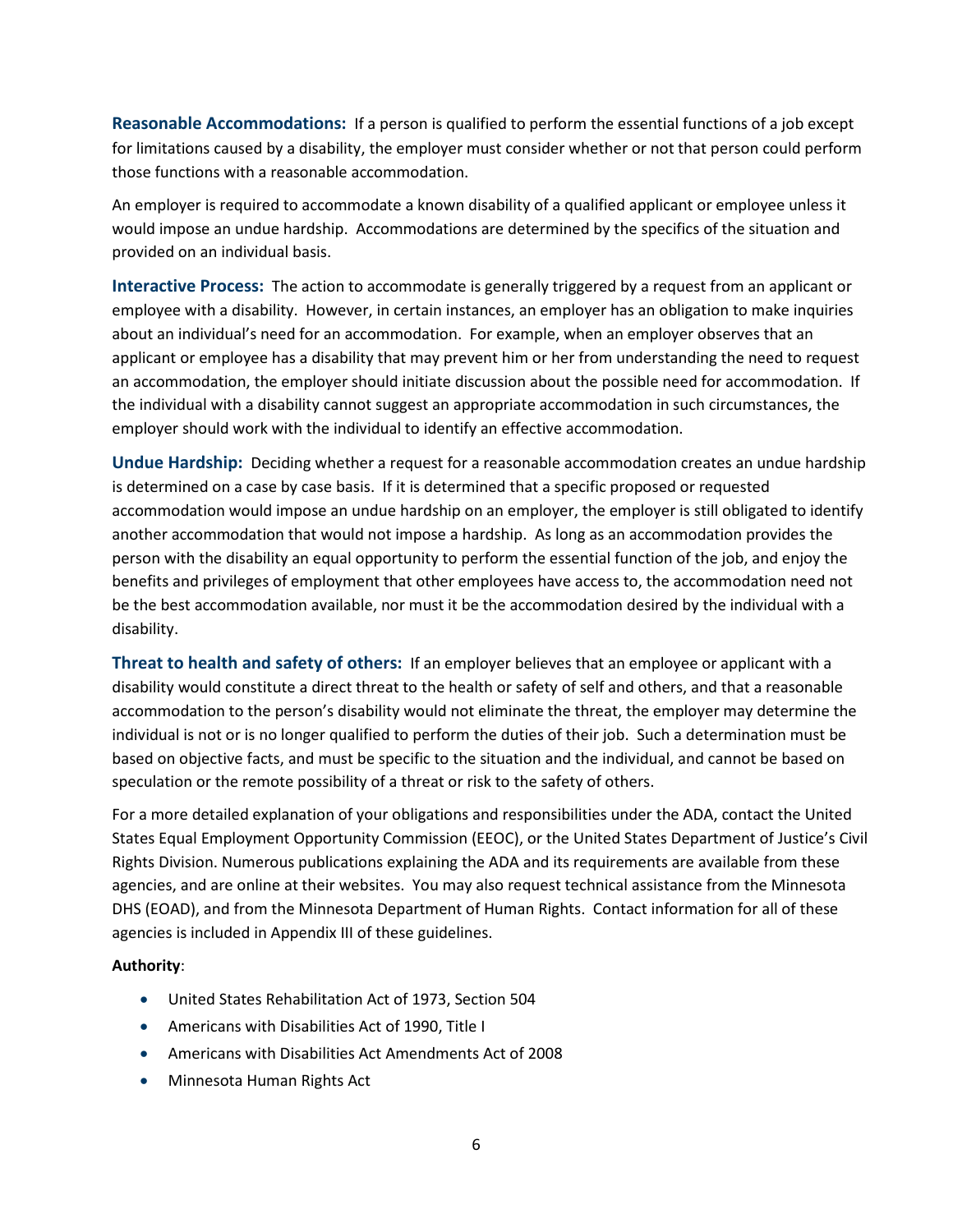## **D. Prohibition of Sexual Harassment**

**Purpose**: To establish a means for maintaining a work environment free of sexual harassment in MMS county/multi-county human services agencies.

**Statement**: MMS county/multi-county human services agencies shall provide a work environment free of any form of sexual harassment. Sexual harassment is a form of sex discrimination and is covered under the same statutes as any kind of discriminatory treatment.

It is unlawful to harass a person (an applicant or employee) because of that person's sex. Sexual harassment can include unwelcome sexual advances, requests for sexual favors, and other verbal or physical harassment of a sexual nature.

Sexual harassment can also include offensive remarks about a person's sex. For example, it is illegal to harass a woman by making offensive comments about women in general. The harasser can be either a woman or a man, as can the victim. Same-sex sexual harassment is prohibited as is opposite-sex harassment.

Although the law does not prohibit simple teasing, offhand comments, or isolated incidents that are not very serious, harassment is illegal when it is so frequent or severe that it creates a hostile or offensive work environment or when it results in an adverse employment action (such as the victim being fired or demoted, or involving employee's placement on administrative leave, deprivation of ability to take promotional exam, and loss of pay and opportunities for investigative or other job experience).

The harasser can be the victim's supervisor in another area, a co-worker, or someone who is not an employee of the employer, such as a client or contractor.

#### **Authority**:

- Civil Rights Act of 1964, Title VII
- Minnesota Human Rights Act

## **E. Affirmative Action in Appointment and Selection Decisions**

**Purpose**: To establish that affirmative action hiring goals are created and ensure they are considered when hiring decisions are made within job groups where a workforce disparity exists.

**Statement**: MMS county/multi-county human services agencies shall act affirmatively to recruit and hire a diverse workforce. When a vacancy occurs in a job group where a disparity exists, agencies shall utilize affirmative recruitment and hiring strategies to attempt to meet the workforce disparity. When fewer than three protected group candidates are on the eligible list, the MMS will use expanded certification to bring the number of eligible candidates certified to a total of three candidates from the protected group in which a disparity exits. The candidates certified shall be determined by their examination scores in accordance with MMS rules.

#### **Authority**:

• Minnesota Statutes, section 256.012, subdivision 1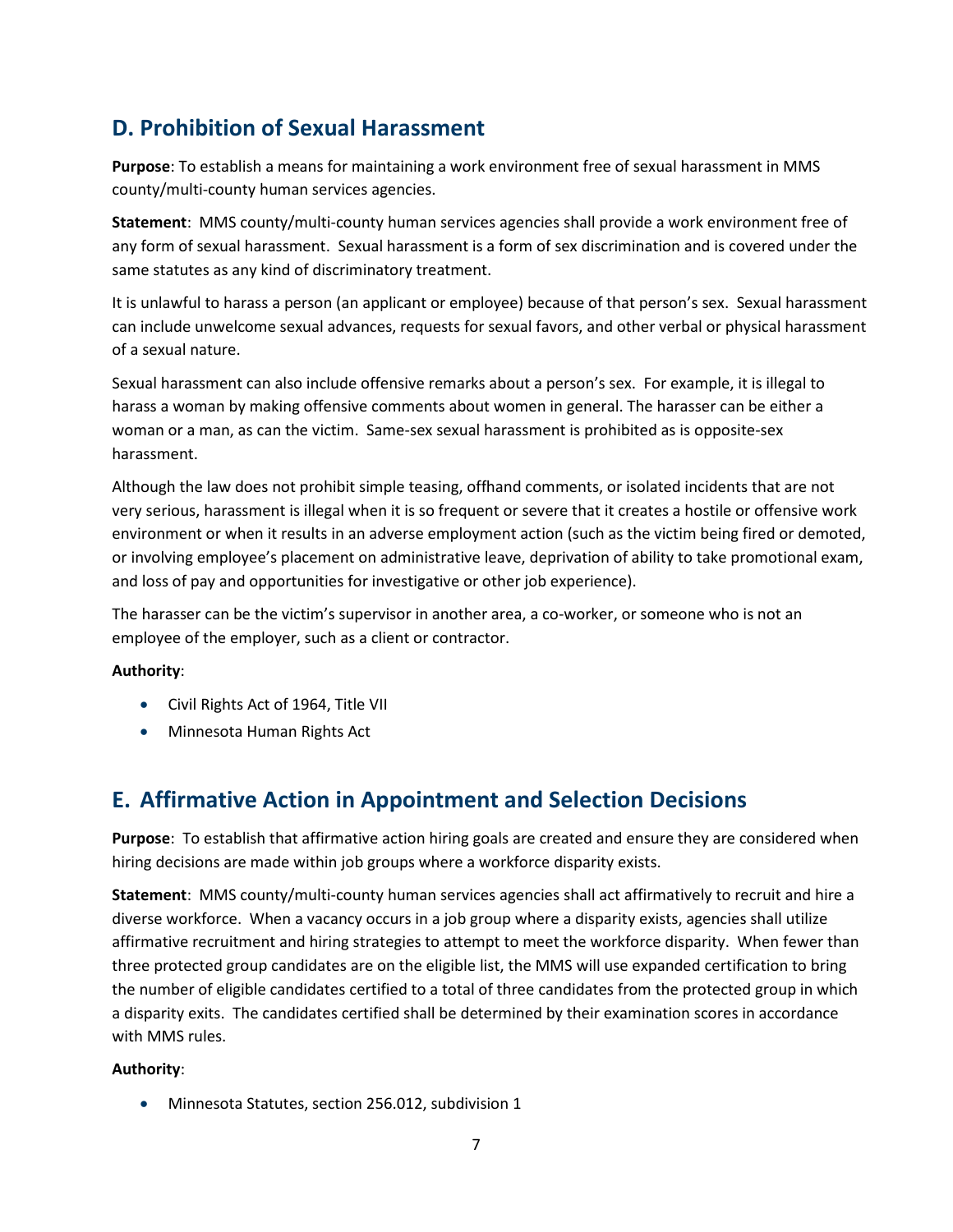• Minnesota Rules, part 9575.0620, subpart 7

## **V. Responsibilities, Duties, and Accountabilities**

MMS Affirmative Action Guidelines: Responsibilities, duties, and accountabilities.

### **A. Equal Opportunity and Access division at the Minnesota DHS**

#### **1. Responsibilities**

Equal Opportunity and Access division has oversight responsibility for and authority to monitor the MMS equal employment opportunity and affirmative action efforts in order to ensure compliance with federal and state laws and the MMS rules.

#### **2. Duties**

To monitor implementation of MMS county/multi-county human services agencies required affirmative action plans and their compliance with equal opportunity and affirmative action guidelines. To provide technical assistance, as requested, to MMS county/multi-county human services agencies in the implementation of their affirmative action plans.

#### **3. Accountability**

To the Commissioner or designee of the Minnesota DHS

### **B. MMS Personnel at the Minnesota DHS**

#### **1. Responsibilities**

The Minnesota DHS MMS personnel have responsibility for ensuring all assessment and selection processes are job-related, and that there are no barriers or hindrances to affirmative action and equal employment opportunity in MMS county/multi-county human services agencies. They will also ensure that MMS county/multi-county human services agencies have the opportunity to act affirmatively in hiring within job categories where there are disparities.

#### **2. Duties**

- Publish job announcements for MMS county/multi-county human services agency openings, maintain communication with organizations in targeted communities for recruitment purposes, and conduct recruitment for professional and managerial staff.
- Expand certification, as necessary, to include protected group applicants when a disparity exists in the job class for which the MMS county/multi-county human services agency is hiring.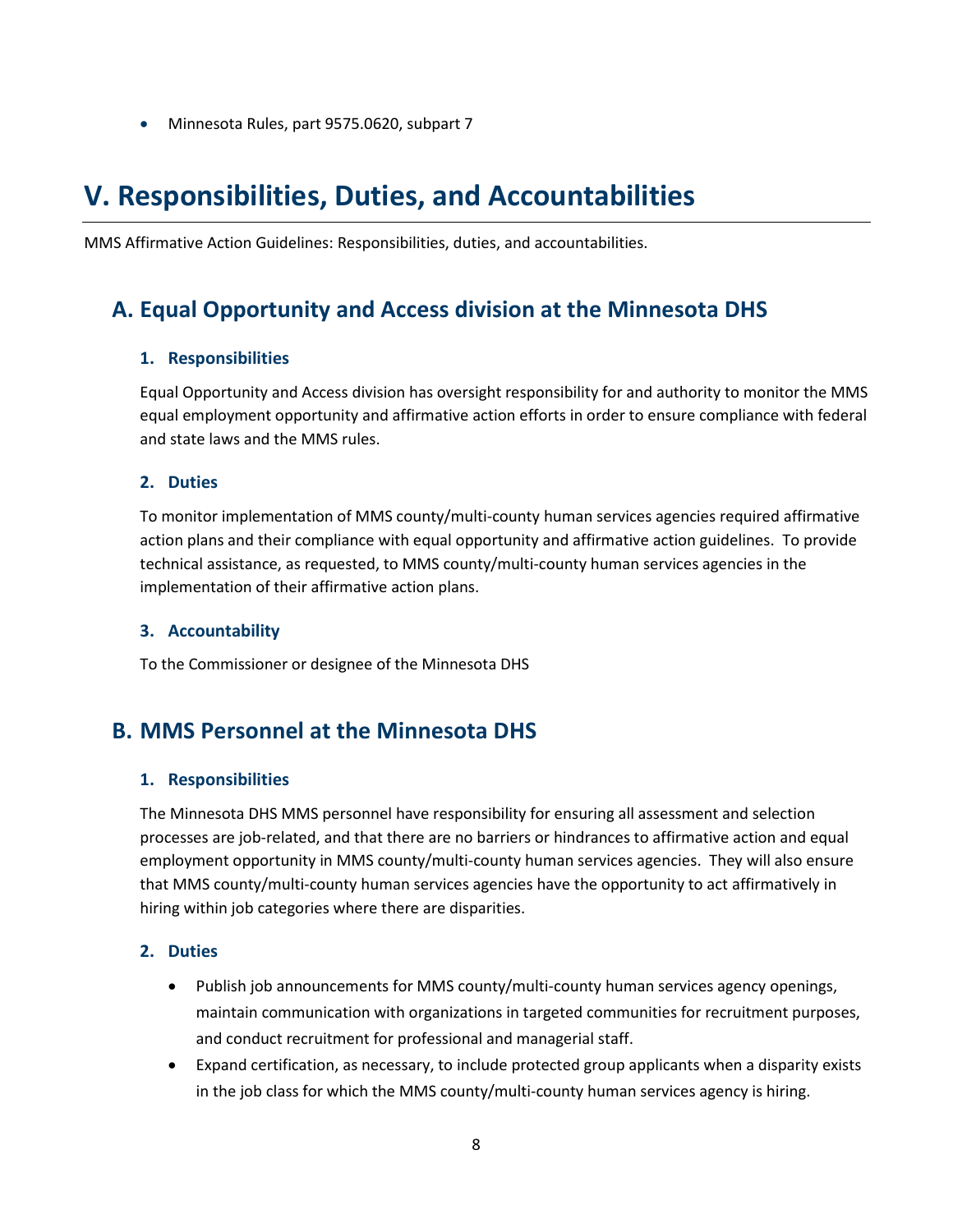- Maintain a record of all competitive and promotional examination openings and appointments within agencies by gender and race.
- Review position descriptions and class specifications to ensure that they are accurate and that stated requirements are job-related.
- Ensure that selection processes are free of adverse impact.

#### **3. Accountability**

To the Commissioner or designee of the Minnesota DHS.

## **C. MMS County/Multi-county Human Services Agency Director**

#### **1. Responsibilities**

The MMS county/multi-county human services agency director has responsibility for ensuring the overall implementation of the agency's affirmative action and equal employment opportunity polices; and for compliance with fair employment practices; and with federal and state laws, and MMS rules.

#### **2. Duties**

- Communicate and demonstrate a commitment to the agency's affirmative action and equal employment opportunity policies and to the MMS affirmative action guidelines.
- Set numerical hiring goals and develop action steps and timetables for recruiting and hiring women and minorities. Ensure that the agency actively recruits applicants with disabilities and provides equal employment opportunities.
- Notify DHS Equal Opportunity and Access division in January of each year of the agency's progress and of activities engaged in to achieve affirmative action hiring goals during the reporting period.
- Resolve internal complaints of discrimination, and notify DHS Equal Opportunity and Access division in January of each year of all discrimination complaints brought by employees of the agency during the reporting period.
- Inform hiring supervisors of equal opportunity and affirmative action guidelines and encourage them to act affirmatively whenever an opportunity exists to hire a qualified protected group applicant into a job category where a disparity exists.
- Ensure that information about equal employment opportunity and affirmative action is disseminated to all MMS employees in the agency.
- Ensure that the workplace is free of discrimination.
- Designate a liaison to DHS Equal Opportunity and Access division and ensure that the liaison has the necessary information and knowledge to carry out the duties required of the liaison. The director will consult at least quarterly with the Affirmative Action and Equal Employment Opportunity (AA EEO) liaison for the purpose of reviewing the status of equal employment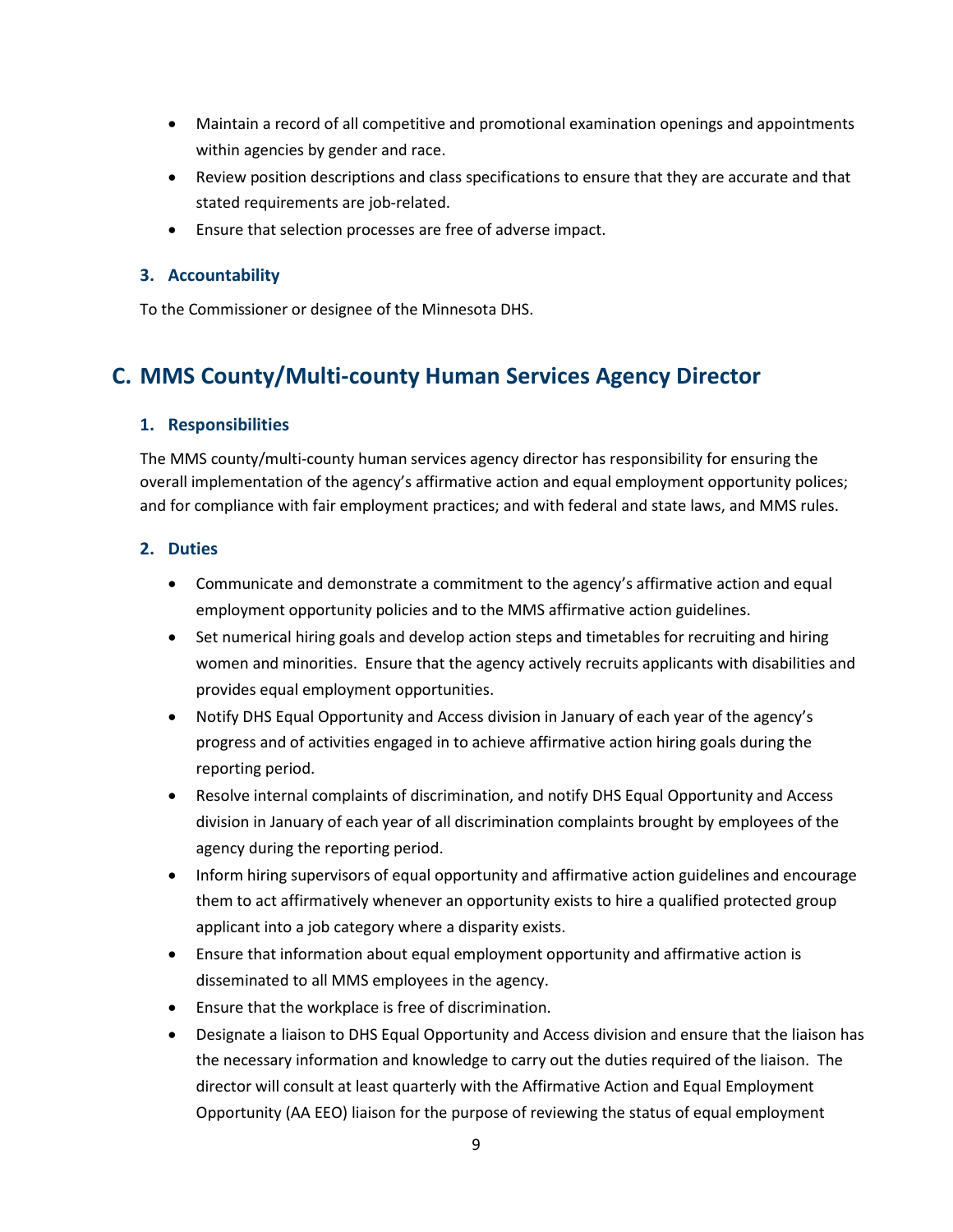opportunities and affirmative action needs in the agency, including any discrimination complaint activity.

#### **3. Accountability**

To the county/multi-county agency's director.

## **D. MMS County/Multi-county Human Services Agency Affirmative Action Liaison and Designee**

#### **1. Responsibilities**

The MMS county/multi-county human services agency affirmative action liaison or designee has responsibility for ensuring compliance with MMS equal employment opportunity and affirmative action guidelines on a daily basis. The liaison will act in an advisory capacity to the agency director with regard to equal employment opportunities and affirmative action. The liaison will monitor the agency's affirmative action and equal employment opportunity efforts to ensure compliance with federal and state laws and with MMS rules.

#### **2. Duties**

- Develop an equal employment opportunity and affirmative action policy statement and an affirmative action plan consistent with those policies.
- Implement the affirmative action plan, including:
	- o The internal and external distribution of the agency's EEO and AA policies and the affirmative action plan;
	- o The establishment of affirmative action hiring goals, action steps, and timetables;
	- o The active recruitment and employment of protected group applicants; and
	- $\circ$  The recruitment and utilization of businesses owned by protected group members.
- Conduct and/or coordinate employee training on and orientation to the agency's EEO/AA policies and plan.
- Ensure that agency managers and superiors understand their responsibilities to take action to prevent the harassment of employees and applicants for employment.
- Ensure that minority, female, and employees with disabilities are provided equal opportunity in attending agency sponsored training and activities, and in benefit plans, pay, and other work related activities and conditions.
- Implement and maintain equal employment opportunity auditing, reporting, and record-keeping systems as a means of gauging the effectiveness of the agency's affirmative action efforts, and of determining whether or not affirmative hiring goals have been attained.
- Actively liaise with DHS EOAD and with other relevant governmental enforcement agencies, and with DHS MMS personnel, as appropriate.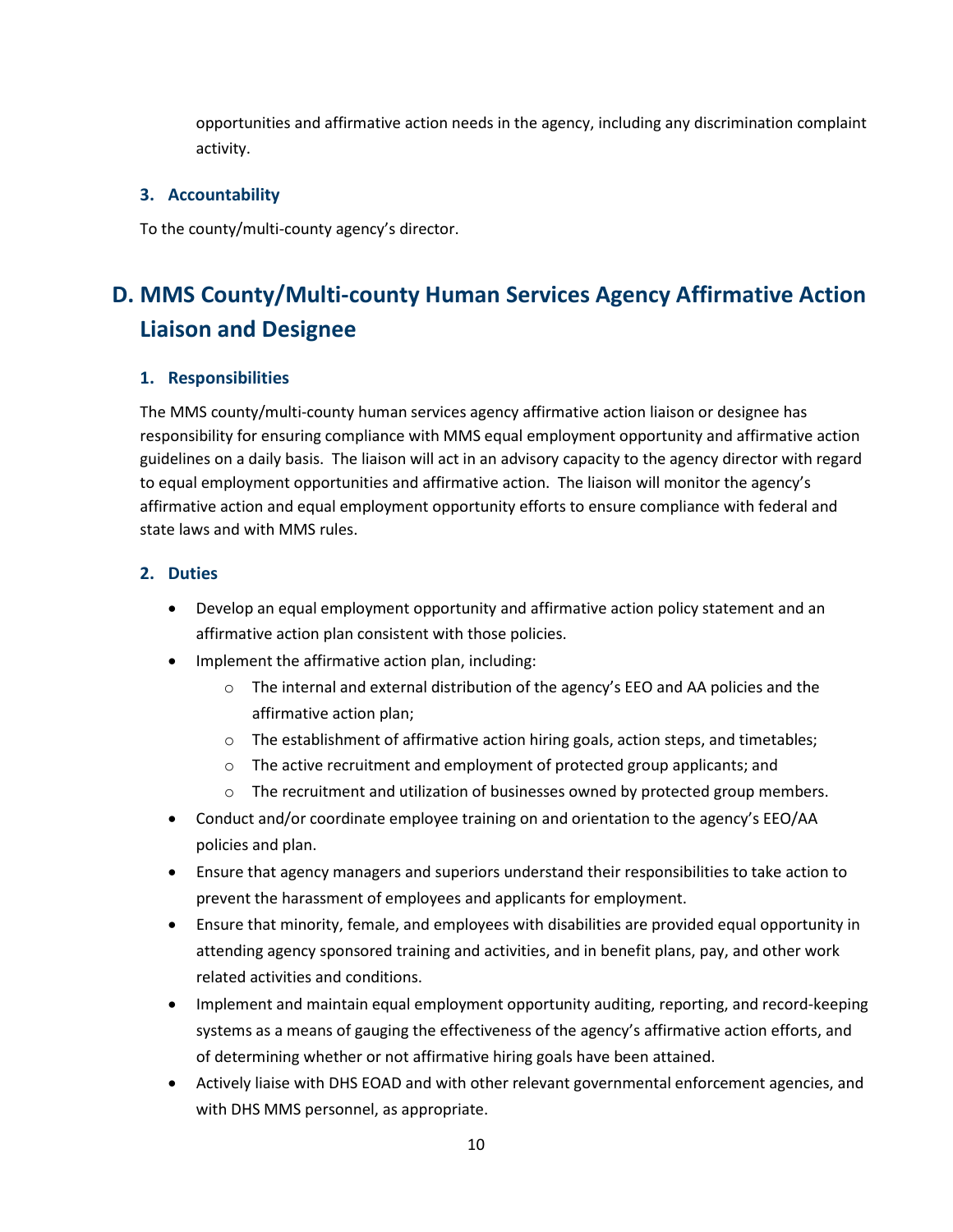• Coordinate agency and employee support of community programs that may lead to equitable employment of women, minorities, and individuals with disabilities.

#### **3. Accountability**

To the county/multi-county agency's director.

## **E. MMS Count/Multi-county Human Services Agency Managers and Supervisors**

#### **1. Responsibilities**

MMS county/multi-county human services agency managers and supervisors have responsibility for ensuring compliance with the MMS equal employment opportunity and affirmative action guidelines and fair treatment of all agency employees.

#### **2. Duties**

- A. Assist the agency's EEO/AA liaison with identifying and resolving problems related to equal employment opportunity and with eliminating barriers which inhibit or prevent equal employment opportunity and/or affirmative action.
- B. Consider qualified protected group members and where possible act affirmatively in hiring and promoting staff.
- C. Communicate and demonstrate a personal commitment to the agency's EEO/AA policies and MMS affirmative action guidelines.
- D. Make recruitment recommendations to the EEO/AA liaison and assist the liaison with special recruitment projects.
- E. Ensure that all employees under your supervision receive and annual orientation to the agency's affirmative action plan and equal employment opportunity policies.
- F. Identify, document, and address training needs related to equal employment opportunity and affirmative action.

#### **3. Accountability**

To the county/multi-county agency's director.

### **F. MMS County/Multi-county Human Services Employees**

#### **1. Responsibilities**

MMS county/multi-county human services agency employees at all levels shall be responsible for conducting themselves in accordance with the MMS rules and with state and federal laws by refraining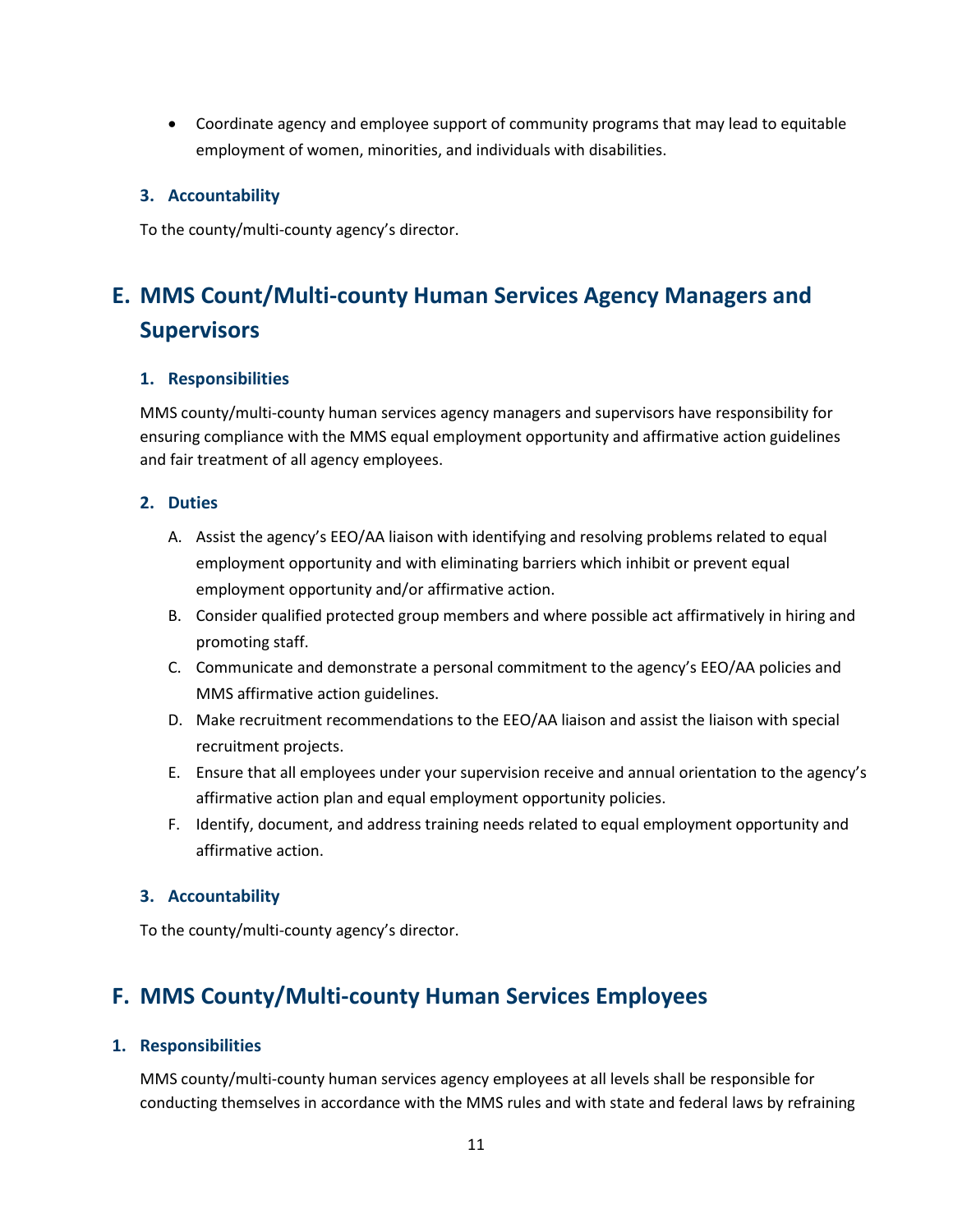from any actions which would interfere with any employee's work performance with respect to that person's race, creed, color, sex, national origin, age, marital status, disability, sexual orientation, reliance on public assistance, membership or activity in a local human rights commission, religion, political opinions or affiliations. Employees who believe they have been subjected to unlawful discrimination are encouraged to utilize the agency's discrimination complaint procedure.

Each employee has the responsibility to become familiar with the MMS equal employment opportunity and affirmative action guidelines and the agencies' policies on non-discrimination and the prevention of sexual and general harassment.

#### **2. Accountability**

To the county/multi-county agency's director, management, and supervisors.

### **G. MMS Affirmative Action Guidelines**

#### **1. Dissemination of information**

#### *a. Internal Dissemination of Information*

The ADA requires employers to post a notice stating the provisions of the ADA that apply to job applicants and employees. The notice must be posted in a place accessible to people in wheelchairs, and it must be made available in alternative formats for individuals with a vision loss or reading disabilities. This applies to MMS county/multi-county human services agencies.

In addition, MMS county/multi-county human services agencies must post on their official bulletin boards, accessible to all applicants, employees, and the public, a copy of the MMS EEO and AA guidelines, along with the agency's most recent hiring goals, timetables proposed for meeting those goals, and the action steps to be taken to meet them.

Annually, the MMS county/multi-county human services agency's director will transmit a letter or memo to agency staff affirming the organization's commitment to affirmative action and equal opportunity in employment.

Additionally, the MMS county/multi-county human services agency will hold regular (at least biennial) training sessions for the purpose of ensuring that managers and supervisors understand the MMS EEO and AA guidelines and their responsibilities under the guidelines. Further, a review of these guidelines will be included in new employee orientation.

When appropriate, information about the MMS EEO and AA guidelines and the agency's nondiscrimination and harassment-prevention policies will be included in internal publications.

#### *b. External Dissemination of Information*

MMS human services agencies must post on their official bulletin board, accessible to all applicants, employees, and the public, a copy of the MMS EEO and AA guidelines, along with the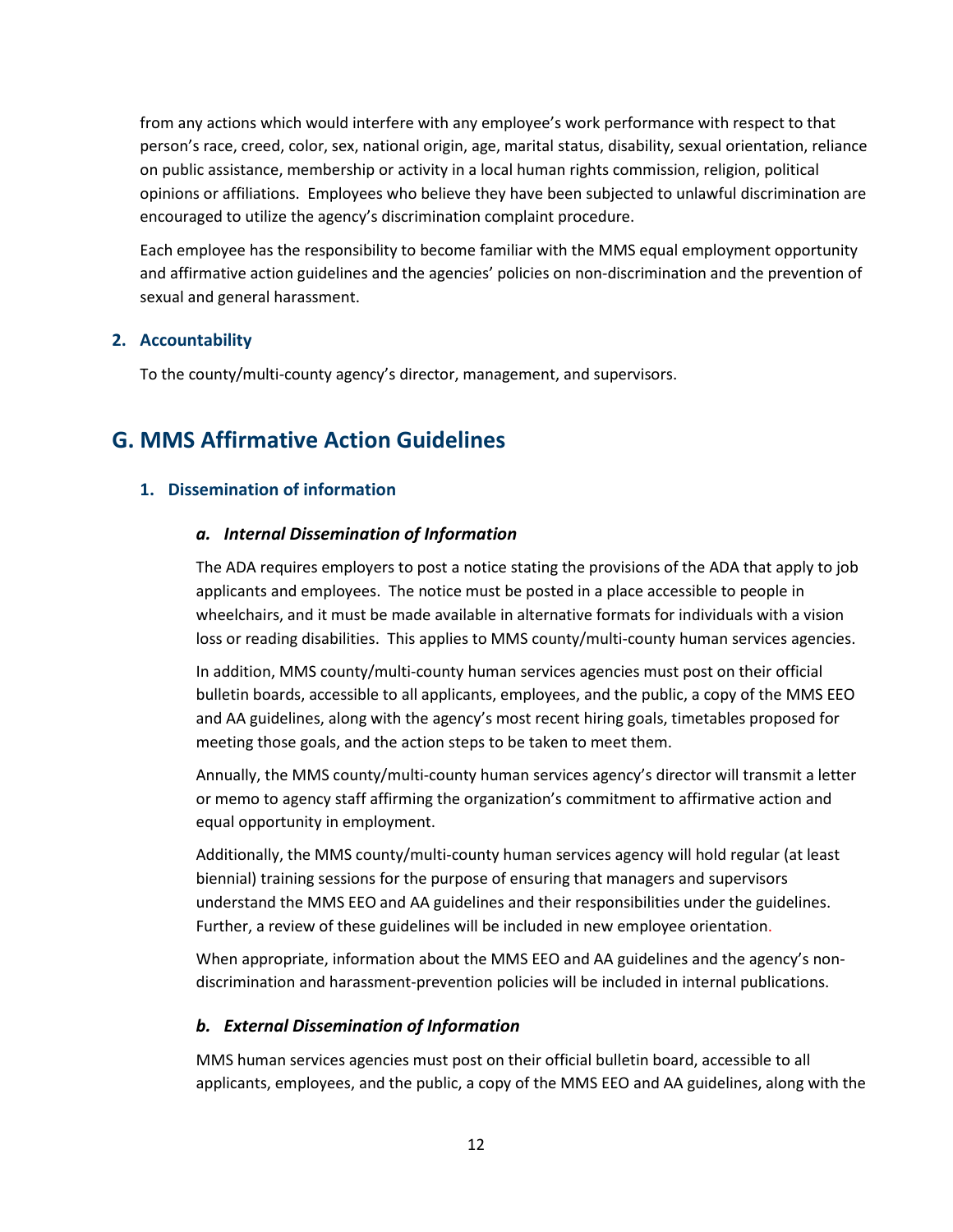agency's most recent hiring goals, timetables proposed for meeting those goals, and the action steps to be taken to meet them.

The phrase "An Equal Opportunity and Affirmative Action Employer" or similar will be included in all advertisements for MMS county/multi-county human services agency positions. These positions will be advertised in appropriate protected group publications, whether in print or electronically.

An assurance of non-discrimination will be included in all contracts for programs or other activities which receive any federal assistance.

A written expression of the agency's position on equal employment and affirmative action will be included as appropriate in newspaper, magazine, and web-based advertising and/or brochures and like recruitment materials.

#### **2. Audit and Evaluation**

The MMS county/multi-county human services agency director or the appointed EEO/AA designee for that county/multi-county agency will determine annually whether or not minorities or females are underrepresented in the job categories utilized in the agency's workforce. This will be done by comparing the availability of minority and female job-candidates in the geographic recruitment area with the number of minorities and females who are actually employed in those job categories in the agency. If there is a disparity (under representation) in any job category for either protected group, the agency is obligated to set hiring goals, determine action steps to be taken to achieve those hiring goals, and set timetables for executing the action steps.

A non-discrimination clause will be included in bargaining unit contracts and in purchasing agreements and contracts whenever possible.

In January of each year, the MMS county/multi-county human services agency director or the appointed EEO and AA designee for that county/multi-county will send to the Minnesota DHS Equal Opportunity and Access division a year end summary of the agency's equal employment and affirmative action activities for the previous year. The summary will include an evaluation of the effectiveness of those activities in achieving affirmative action hiring goals and in ensuring a workplace free of unlawful discrimination. The summary will include:

- A. Information about employment discrimination complaint activity, specifying the numbers and types of discrimination complaints and the status of their resolution;
- B. Information about recruitment activities conducted, specifying the sources of recruitment and the protected group community organizations contacted;
- C. The hiring goals set for the year and the action steps towards achieving those goals; and
- D. Information about all staff training and/or information sessions conducted related to affirmative action and equal employment opportunity.

Agencies are required to provide equal employment opportunities to, and encouraged to actively recruit individuals with disabilities.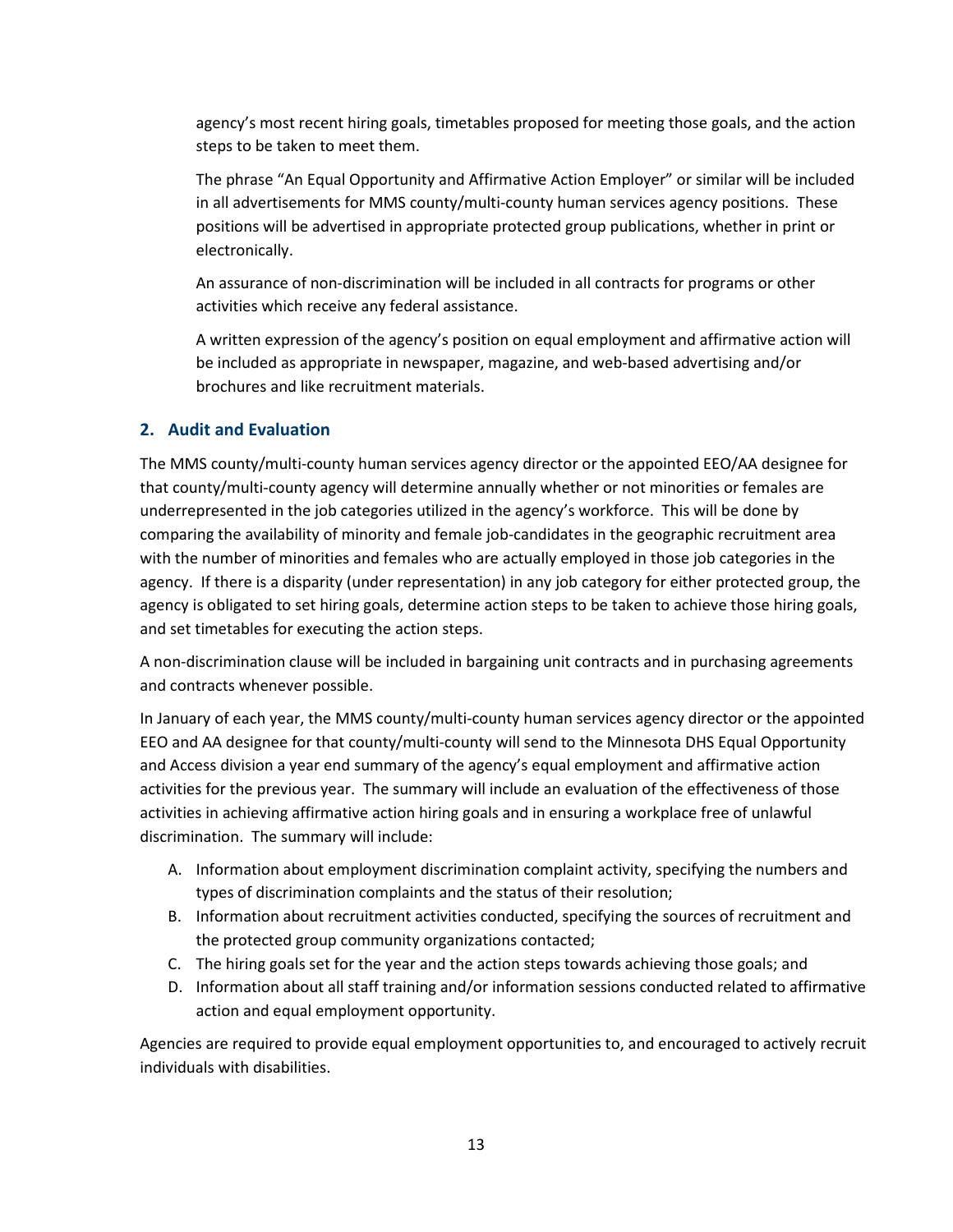## **VI. Appendix I**

## **A. Definitions**

#### **Americans with Disabilities Act (ADA)**

The Americans with Disabilities Act, passed in 1990, gives civil rights protections to individuals with disabilities that are similar to federal protections provided to individuals on the basis of race, color, sex, national origin, age, and religion. The ADA guarantees equal opportunity for individuals with disabilities in employment, state and local government services, public accommodations, telecommunications, and transportation. Title I of the ADA applies to employers. The ADA does not protect individuals who are currently using illegal drugs, and employers may seek reasonable assurance from employees that no illegal drug use is occurring.

#### **Americans with Disabilities Act Amendments Act of 2008 (ADAAA)**

The ADAAA became effective on January 1, 2009. It is an act to restore the intent and protections of the Americans with Disabilities Act of 1990. Under the ADAAA the definition of disability is construed broadly.

#### **Affirmative Action**

A program of proactive efforts to remedy historical discrimination, in employment, against women, minorities, and in Minnesota state government, individuals with disabilities. This remedial program may involve recruitment efforts targeted at these specific groups when disparities in the workforce have been identified. MMS county/multi-county agencies are not required to set hiring goals for people with disabilities, but the federal Rehabilitation Act of 1973 does require MMS county/multi-county human services agencies to track employment data on disabled employees.

#### **(Affirmative) Action Steps**

Those steps which an agency plans to take to address workforce disparities. They could include, but are not limited to, identifying and removing barriers to employment for minorities or females; further educating hiring supervisors and managers about their obligations under affirmative action and equal opportunity law; planning events that will increase awareness of, and knowledge about, other cultural groups in your geographic region; targeting recruitment at under-represented groups, even outside the geographic region.

#### **Creed**

A system of beliefs, principles, or opinions to which an individual adheres. It might be religious, political or philosophical in nature.

#### **Discrimination**

An act or series of acts made toward another group or a perceived member of that group that, when compared with one's behavior towards one's own or other groups, is/are unfair. Such action may be based on prejudice or ignorance.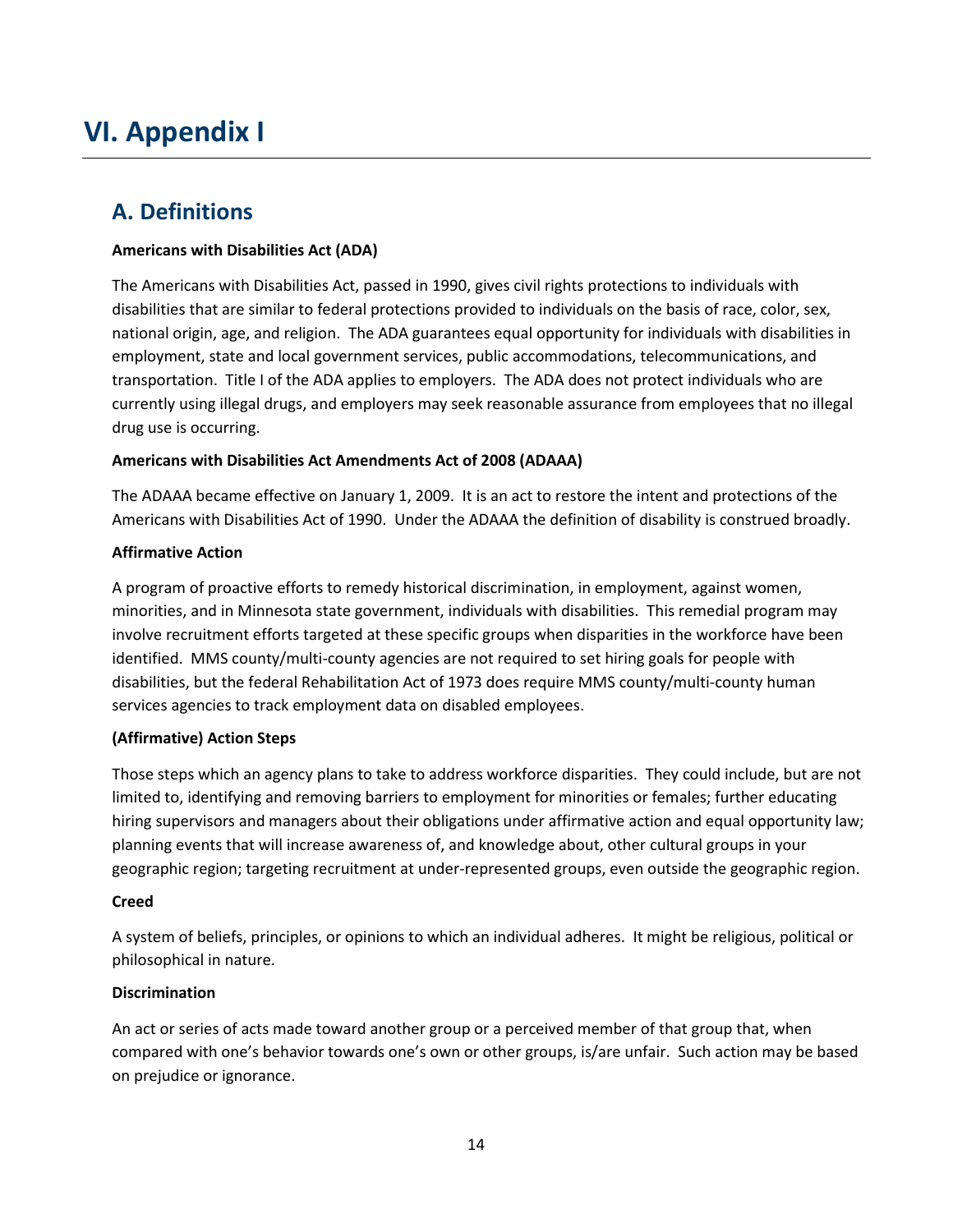#### **Discriminatory Harassment**

Any form of behavior that is offensive, unwelcome, and/or creates a hostile work environment and which, for purposes of this document, is based on an individual's race, color, political affiliation, creed, religion, national origin, disability, age, sex, marital status, status with regard to public assistance or activity in a local commission, or sexual orientation.

*Harassment has occurred when*: 1) submission to that conduct or communication is made a term (explicitly or implicitly) of employment; 2) submission to, or rejection of that conduct, or communication, that is used as a factor in decisions affecting an individual's employment; or, 3) the conduct or communication has the purpose or the effect of substantially interfering with an individual's employment or creating an intimidating, hostile, or offensive employment environment.

#### **Disparity**

The presence of fewer women, minorities, or individuals with a disability in the workforce than could reasonably be expected based on their availability for work in the geographic area where the underemployment is found.

#### **Ethnic**

Designating basic groups or divisions of human beings as distinguished by customs, a common language, a common history, a common religion, or other such characteristics. Ethnicity in general, then, may be regarded as referring to a specific type of culture, and an individuals' ethnicity may be regarded as referring to that person's cultural heritage.

#### **Ethnocentrism**

The attitude that one's own ethnic group/nation/culture is superior to all others; this attitude may be expressed in hostile behavior, violence, or discrimination towards members of out-groups.

#### **Equal Employment Opportunity/Equal Opportunity Employment**

A system of employment practices wherein individuals are recruited, hired, and promoted on their own merits and, for purposes of this document, without regard to race, color, political affiliation, creed, religion, national origin, disability, age, sex, marital status, status with regard to public assistance, membership or activity in a local commission, or sexual orientation.

#### **Gender**

One's physical sex, male or female, usually evident at birth.

#### **General Harassment**

Any behavior or combination of behaviors that is repeated by one or more employees and that is directed towards another employee or group of employees that is considered annoying, insulting, or intimidating, or which causes discomfort and/or which has a detrimental effect on the employee's/employees' work performance(s).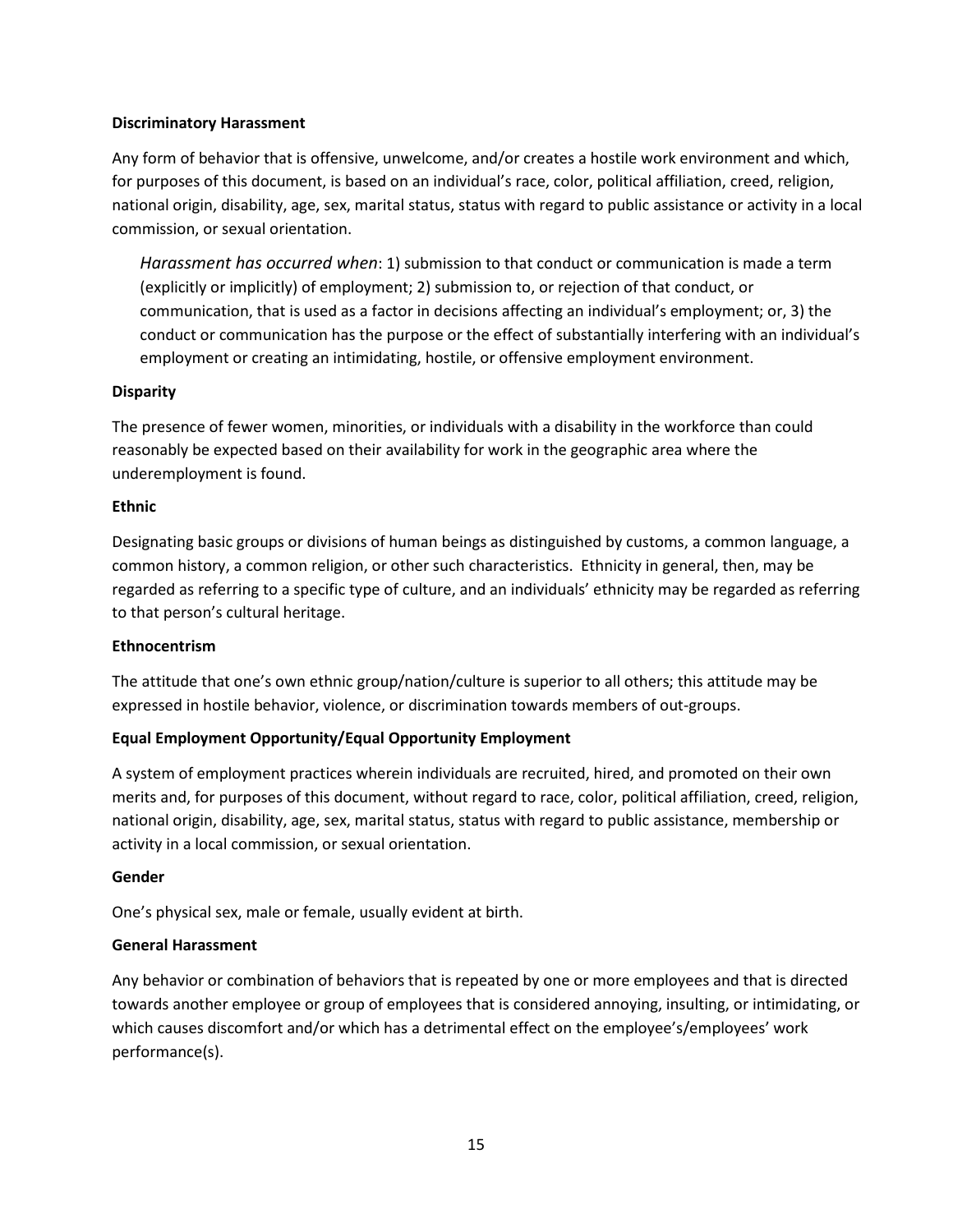#### **Genetic Information Nondiscrimination Act of 2008 (GINA)**

This law makes it illegal to discriminate against employees or applicants on the basis of genetic information. Genetic information includes information about an individual's genetic tests or information about the genetic tests of an individual's family member(s), as well as information about any disease, disorder or condition of an individual's family member(s) –i.e., and individual's family medical history. The law also makes it illegal to retaliate against a person because the person complained about discrimination, filed a charge of discrimination, or participated in an employment discrimination investigation or lawsuit.

#### **Hiring Goal**

A numerical objective designed to remedy a workforce disparity; an employment level to strive for through the use of affirmative recruitment, hiring timetables, and other such action steps; to be achieved within a set period of time, such as a year.

#### **Individuals with a Disability**

An individual with a disability is a person who has a physical or mental impairment that substantially limits one or more major life activities; or has a record of such impairment; or is regarded as having such an impairment.

#### **Major Life Activities**

These include, but are not limited to, activities such as walking, talking, standing, sitting, hearing, seeing, performing manual tasks, caring for oneself, thinking, concentrating, other cognitive functions, relating to others, working, etc.

#### **Minorities**

This terms refers to persons in the workforce, or potential applicants, who are African American/Black, Asian, Native Hawaiian or Pacific Islander, American Indian or Native Alaskan, or of Hispanic heritage.

#### **Parity**

A condition in which protected groups are represented in the workforce in proportion to their availability in a geographic labor market.

#### **Protected Group/Class**

For purposed of affirmative action and equal employment opportunity, this term refers to individuals who are disabled, members of a minority group, or are female.

#### **Qualified Individual with a Disability**

This is a person who has a physical or mental impairment that substantially limits one or more major life activities, or who has a record of such an impairment, or who is regarded by others as having such an impairment, and who also has the requisite skill, experience, education, or other employment requirements of the position being sought and who can perform the essential functions of that job with or without a reasonable accommodation.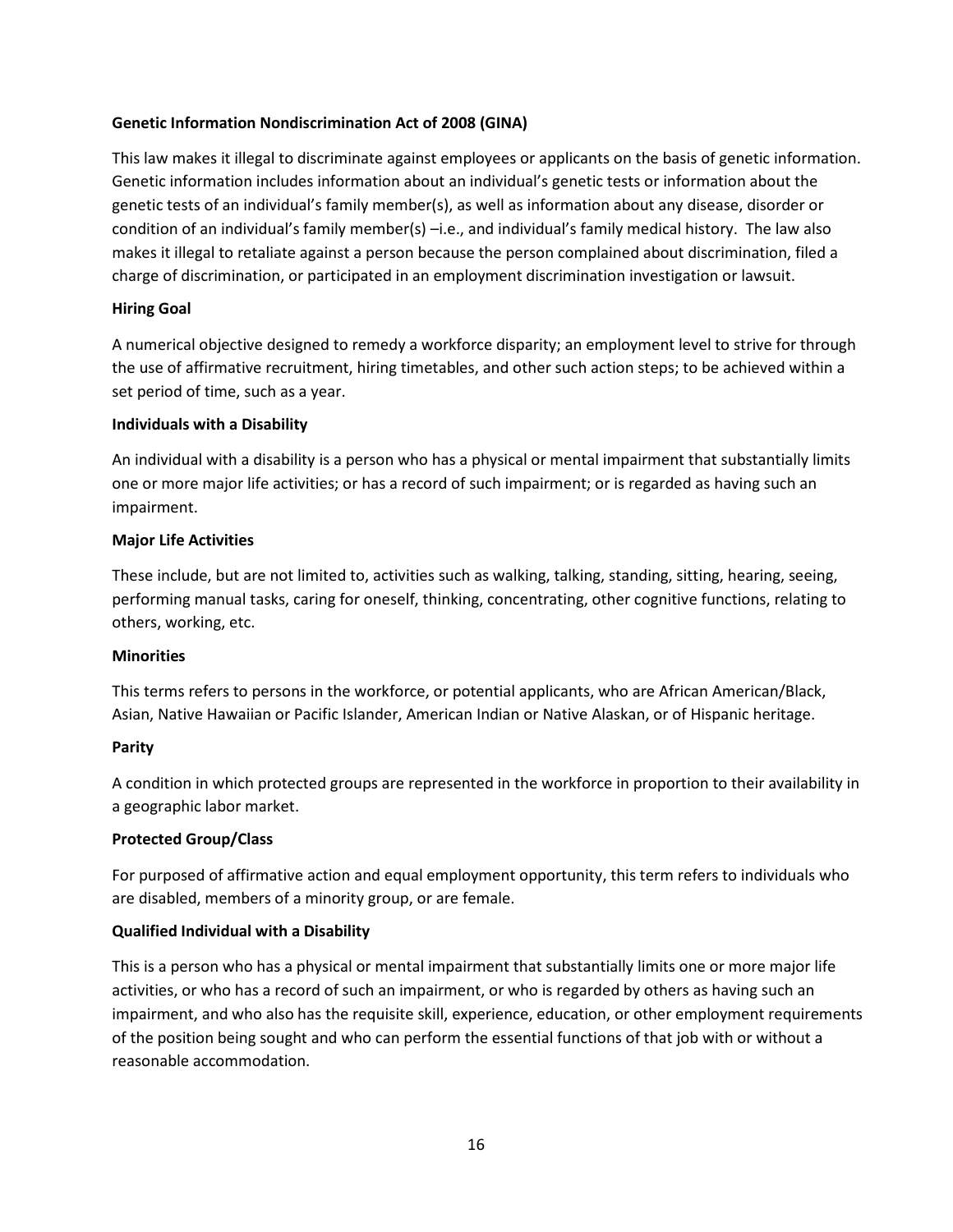#### **Race**

Any of the different varieties of human beings as distinguished by physical characteristics such as form of hair, color of skin, bodily proportions, etc. one of the groups of populations constituting humanity, where differences are biological in nature – and cannot be linked with other traits such as intelligence, personality, or character – and are transmitted genetically; *this term is inappropriate when applied to national, religious, geographic, linguistic or cultural groups*.

#### **Racism**

The notion, lacking scientific support, that one race is superior (or inferior) to another; any program or practices of discrimination based on racial differences; the attribution of cultural or psychological values to race, with the aim of furthering the superiority of one's own race or the inferiority of another.

#### **Reasonable Accommodation**

Any changes to the application process, work environment, or manner under which the position is customarily performed that enables a qualified individual with a disability to be considered for, to perform the essential functions of, or to enjoy equal benefits from job as similarly situated employees without disabilities.

#### **Sex Role**

Learned through socialization/enculturation, this refers to one's understanding and embracing of how, based on one's gender/sex, one is to act in a cultural or social group.

#### **Sexism**

The economic and or social exploitation and domination of members of one sex by the members of the other.

#### **Sexual Identity**

Acquired over time, this refers to one's awareness and conception of oneself as male or female; as masculine or feminine; as oriented toward opposite–sex, same-sex, or both-sexes; as sexually attractive or sexually unattractive; etc.

#### **Sexual Harassment**

Any form of behavior that is offensive, unwelcome, and/or creates a hostile work environment and which is based on an individual's sex/gender. This behavioral conduct may include jokes inappropriate language, sexual innuendos, inappropriate pictures, sexual gestures, and physical touch that is offensive or unwelcome.

#### **Substantially limited**

Means a person is restricted in the conditions, manner, or duration of performing a major life activity in comparison to most people in the general population.

#### **Timetable**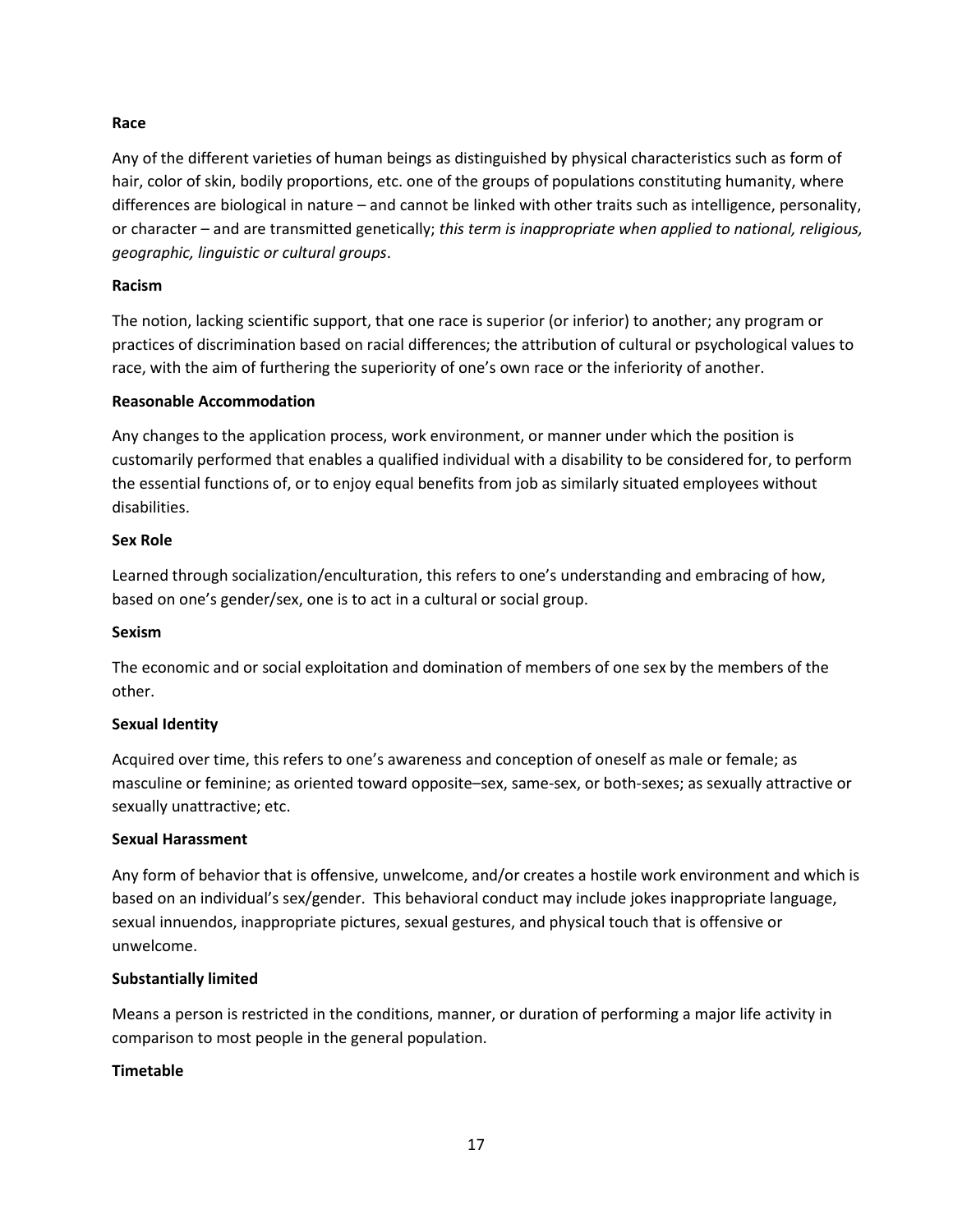Refers to the period of time within which affirmative action steps are to be taken and set hiring goals are to be achieved.

#### **Under Representation**

The condition in which fewer protected group members are found in the workplace in a particular job category than would be expected from the availability of qualified protected group members in the labor market.

#### **Undue Hardship**

An accommodation action that would require significant difficultly or expense to implement when factors such as the nature and costs of the accommodation are considered in relation to the size, nature, structure, and resources (both financial and personnel.

## **B. Race/Ethnicity Categories**

The United States Equal Employment Opportunity Commission (EEOC) revised race and ethnicity categories for the purposes of reporting employment statistics. Definitions are as follow:

- 1. **White**: A person having origins in any of the original peoples of Europe, North Africa, or the Middle East;
- 2. **Black or African American**: A person having origins in any of the black racial groups of Africa;
- 3. **American Indian or Alaska Native**: A person having origins in any of the original peoples of North Central, and South America, and who maintains tribal affiliation or community attachment;
- 4. **Asian**: A person having origins in any of the original peoples of the Far East i.e., Southeast Asia, the Indian Subcontinent, China, Korea, and Japan;
- 5. **Native Hawaiian or Other Pacific Islander:** A person having origins in any of the original peoples of Hawaii, Guam, Samoa, or other Pacific Islands;
- 6. **Hispanic or Latino**: A person of Mexican, Puerto Rican, Cuban, Central or South American or other Spanish culture or origin, *regardless of race*.

Categories 1 - 4 are regarded as racial categories by the federal government, while categories 5 and 6 are regarded as an ethnic category. (Office of Management and Budget, *Federal Register*, October 30, 1997)

## **VII. Appendix II**

- Sample Discrimination Harassment Complaint Form
- Sample Reasonable Accommodation Form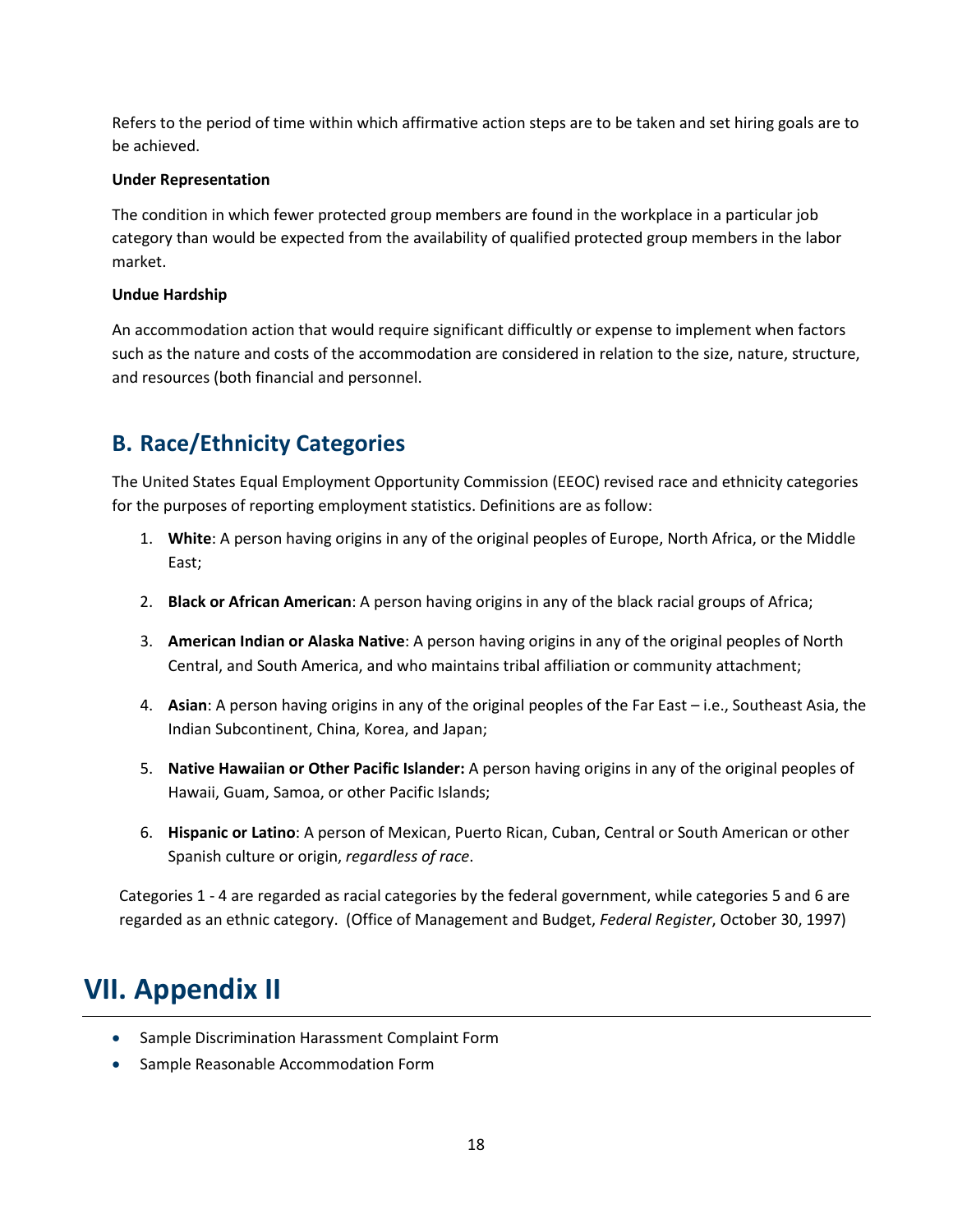## **VIII. Appendix III**

• United States Equal Employment Opportunity Commission (EEOC)

Minneapolis Area Office Towle Building 330 South Second Avenue, Suite 720 Minneapolis, MN 55401-2224 P: 800-669-4000 F: 612-335-4044 TTY: 800-669-6820 ASL Video Phone: 844-234-5122 [https://www.eeoc.gov](https://www.eeoc.gov/)

• United States Department of Justice's Civil Rights Division

U.S. Department of Justice Civil Rights Division 950 Pennsylvania Avenue, N.W. Office of the Assistant Attorney General, Main Washington, D.C. 20530 P: 202-514-4609 TTY: 202-514-0716 <https://www.justice.gov/crt>

• Minnesota Department of Human Rights

Freeman Building 625 Robert Street North Saint Paul, MN 55155 P: 651-539-1100 or 800-657-3704 MN Relay: 711 or 800-627-3529 F: 651-296-9042 Email: [Info.MDHR@state.mn.us](mailto:Info.MDHR@state.mn.us) <https://mn.gov/mdhr/>

• DHS Merit System

Human Resources Merit System PO Box 64997 St. Paul, MN 55164-0997 P: 651-431-2990 F: 651-431-7444 Email: [dhs.merit.system@state.mn.us](mailto:dhs.merit.system@state.mn.us) <https://mn.gov/dhs/>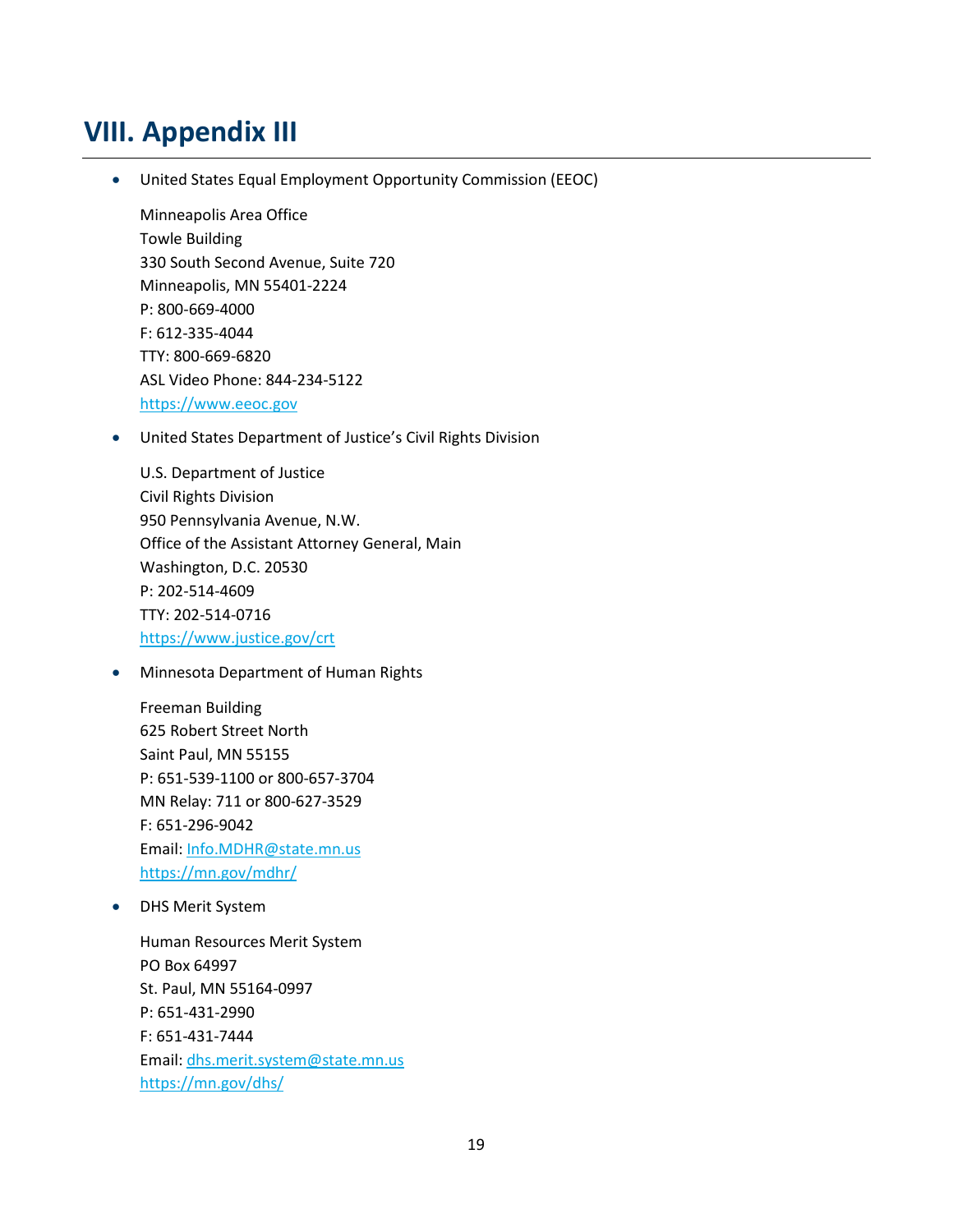**<< Below is the final paragraph. Everything else is an attachment and will not have headers in the upper left corner. >>**

## **Americans with Disabilities Act (ADA) Advisory**

This information is available in accessible formats for people with disabilities by calling 651-431-3040 (voice) or by using your preferred relay service. For other information on disability rights and protections, contact the agency's ADA coordinator.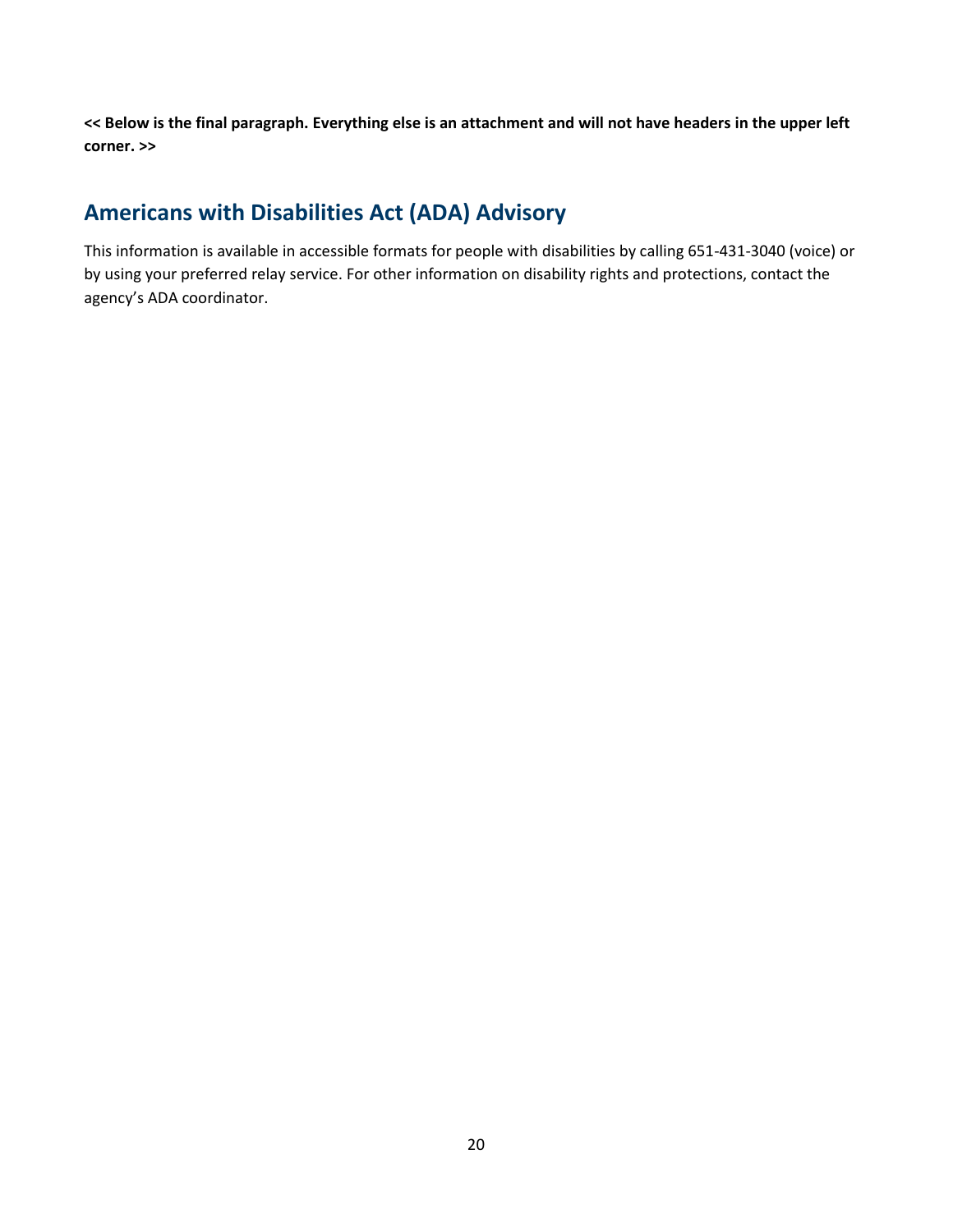### **Attachment 1**

### **Polk County Social Services**

### **DISCRIMINATION HARASSMENT COMPLAINT FORM**

#### **Please Read Before Completion of Form**

TENNESSEN NOTICE: This form asks you to supply data concerning yourself that is considered private or confidential under the Minnesota Government Data Practices Act (Minn. Stat. § 13.01, et seq.). The reason this data is being collected is to help the county/agency understand and investigate a complaint that you wish to file alleging a violation of a respectful workplace or nondiscrimination/harassment policy. Although you are not legally required to supply the requested data, failure to do so may make it difficult for the agency to investigate your complaint. Additionally, the consequences of not supplying the data could be that the investigator will not have all of the information relevant to your complaint. If you supply this data, it may be used to take disciplinary or other remedial action, or you may be required to testify at subsequent hearings relating to the data you provide. The other persons or entities who, as authorized by law, may see the data at some point include supervisors and managers whose input is necessary in the decision making process; exclusive representatives of employees; persons and/or entities authorized by you to see the data; arbitrators, hearing examiners, and other judicial and/or quasi-judicial officials; and other entities involved in grievances, appeals, and litigation over the subject matter of this investigation. This list could include the Attorney General's Office, state and federal courts, state and federal human rights enforcement agencies, the Unemployment Insurance Division of the Minnesota Department of Employment and Economic Development, Minnesota Department of Human Services staff, law enforcement agencies, counsel for and parties to litigation pursuant to court order, the Legislative Auditor's office, and the employee who is being investigated.

| Complainant (You) |                       |                                   |                |  |
|-------------------|-----------------------|-----------------------------------|----------------|--|
| Name              |                       | Job Title or Position Applied for |                |  |
| Work/Home Address | City, State, Zip Code |                                   | Telephone<br>A |  |
| Work Unit/Area    | Mail Code             |                                   | Supervisor     |  |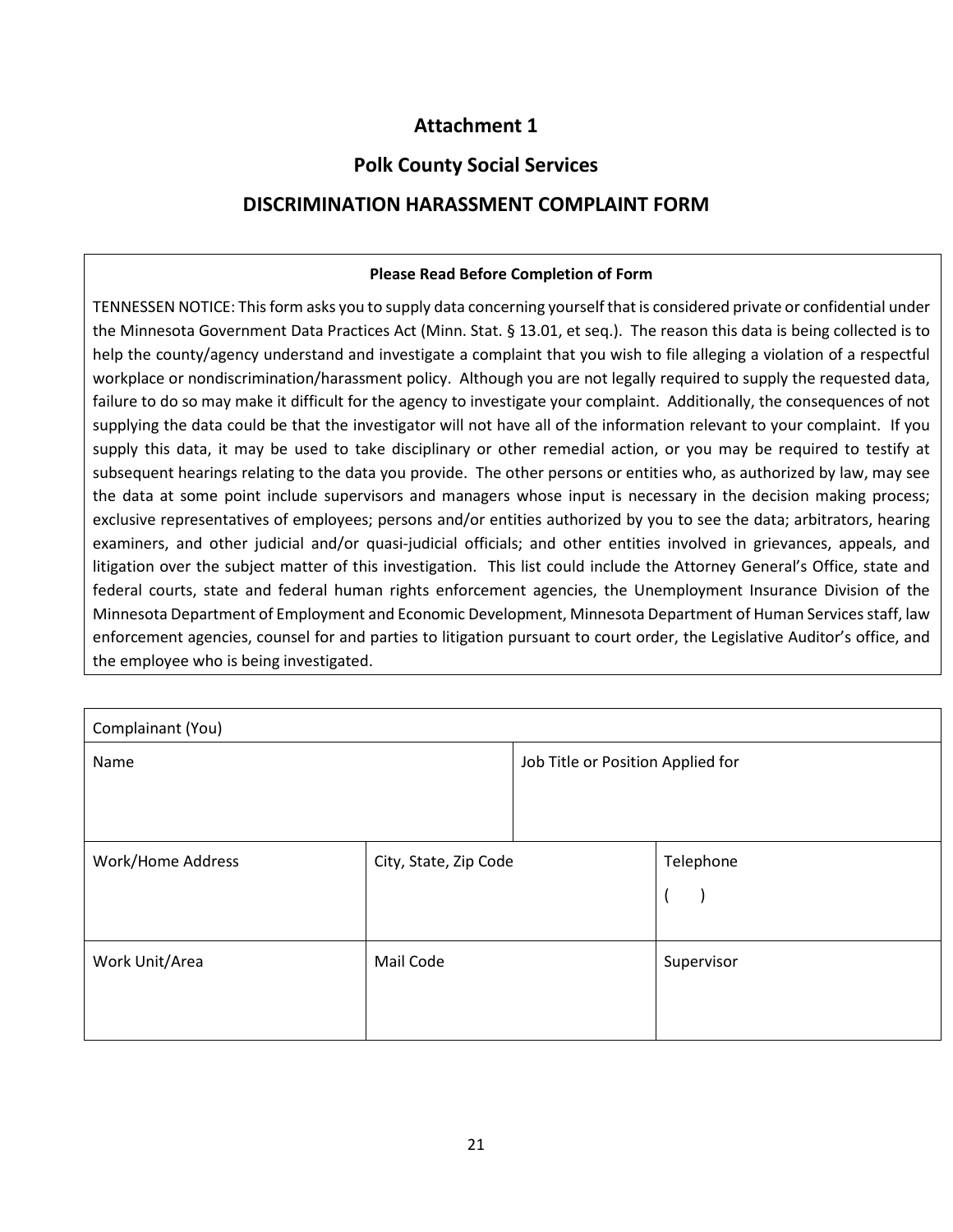| Respondent (the person who you believe violated the respectful workplace or nondiscrimination policy)                                                                                                                                                                                                                                                                                                                                                    |                       |                                                                                   |            |
|----------------------------------------------------------------------------------------------------------------------------------------------------------------------------------------------------------------------------------------------------------------------------------------------------------------------------------------------------------------------------------------------------------------------------------------------------------|-----------------------|-----------------------------------------------------------------------------------|------------|
| Name                                                                                                                                                                                                                                                                                                                                                                                                                                                     |                       | Job Title                                                                         |            |
| <b>Work Address</b>                                                                                                                                                                                                                                                                                                                                                                                                                                      | City, State, Zip Code |                                                                                   | Telephone  |
| Agency                                                                                                                                                                                                                                                                                                                                                                                                                                                   | Division or Unit      |                                                                                   | Supervisor |
|                                                                                                                                                                                                                                                                                                                                                                                                                                                          |                       |                                                                                   |            |
| The Complaint                                                                                                                                                                                                                                                                                                                                                                                                                                            |                       |                                                                                   |            |
|                                                                                                                                                                                                                                                                                                                                                                                                                                                          |                       |                                                                                   |            |
| Date most recent violation took place:                                                                                                                                                                                                                                                                                                                                                                                                                   |                       | If you filed this complaint with another agency, give the<br>name of that agency: |            |
| Describe the situation(s) that makes you feel that the respectful workplace or nondiscrimination/harassment policy has<br>been violated. Be specific. Include the name(s) of the individual(s) who you feel violated the policy; a detailed<br>description of the incident(s); the date and time of the incident(s); and names of any witnesses and the name(s) of<br>anyone with whom you discussed the incident(s). Use additional paper if necessary. |                       |                                                                                   |            |
|                                                                                                                                                                                                                                                                                                                                                                                                                                                          |                       |                                                                                   |            |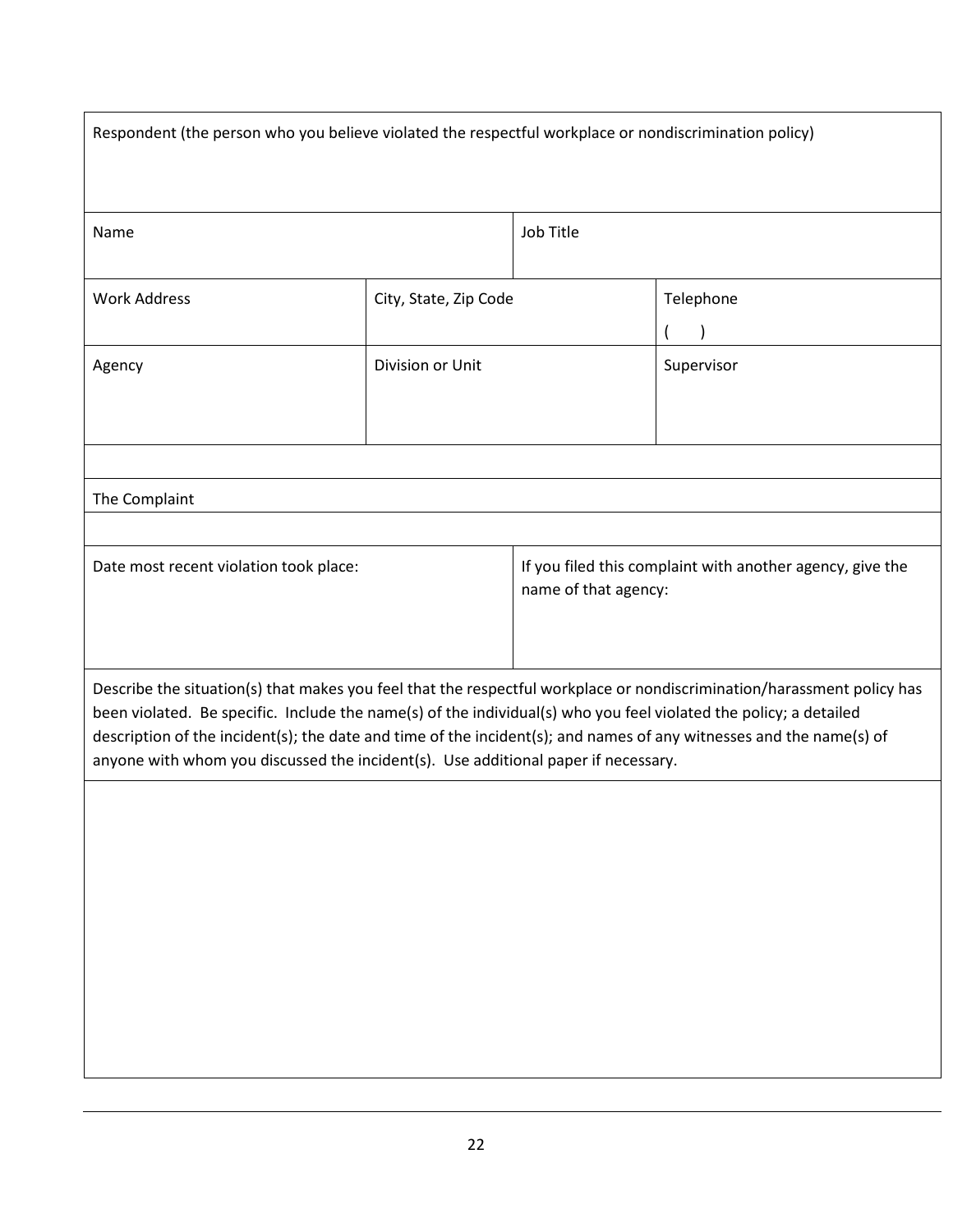| Give the following information on all witnesses. Use additional paper if necessary. |                       |           |  |
|-------------------------------------------------------------------------------------|-----------------------|-----------|--|
| Name                                                                                | Address/Work Location | Telephone |  |
|                                                                                     |                       |           |  |
|                                                                                     |                       |           |  |
|                                                                                     |                       |           |  |
|                                                                                     |                       |           |  |
|                                                                                     |                       |           |  |
|                                                                                     |                       |           |  |
|                                                                                     |                       |           |  |

| How do you think this situation can be resolved? |  |  |
|--------------------------------------------------|--|--|
|                                                  |  |  |
|                                                  |  |  |
|                                                  |  |  |
|                                                  |  |  |
|                                                  |  |  |
|                                                  |  |  |
|                                                  |  |  |
|                                                  |  |  |
|                                                  |  |  |

This complaint is being filed based on my honest belief that the named person(s) has violated the respectful workplace or nondiscrimination/harassment policy. I hereby certify that the information I have provided in this complaint is true, correct, and complete, to the best of my knowledge and belief. I hereby affirm that I am not using this complaint procedure for reasons of personal malice or abuse towards another employee.

|                 | Date: |
|-----------------|-------|
|                 |       |
|                 |       |
|                 |       |
| Received by: __ | Date: |

Please hand deliver, mail, email, or fax this completed form to the Director of Polk County Human Resources. that will be conducting the investigation.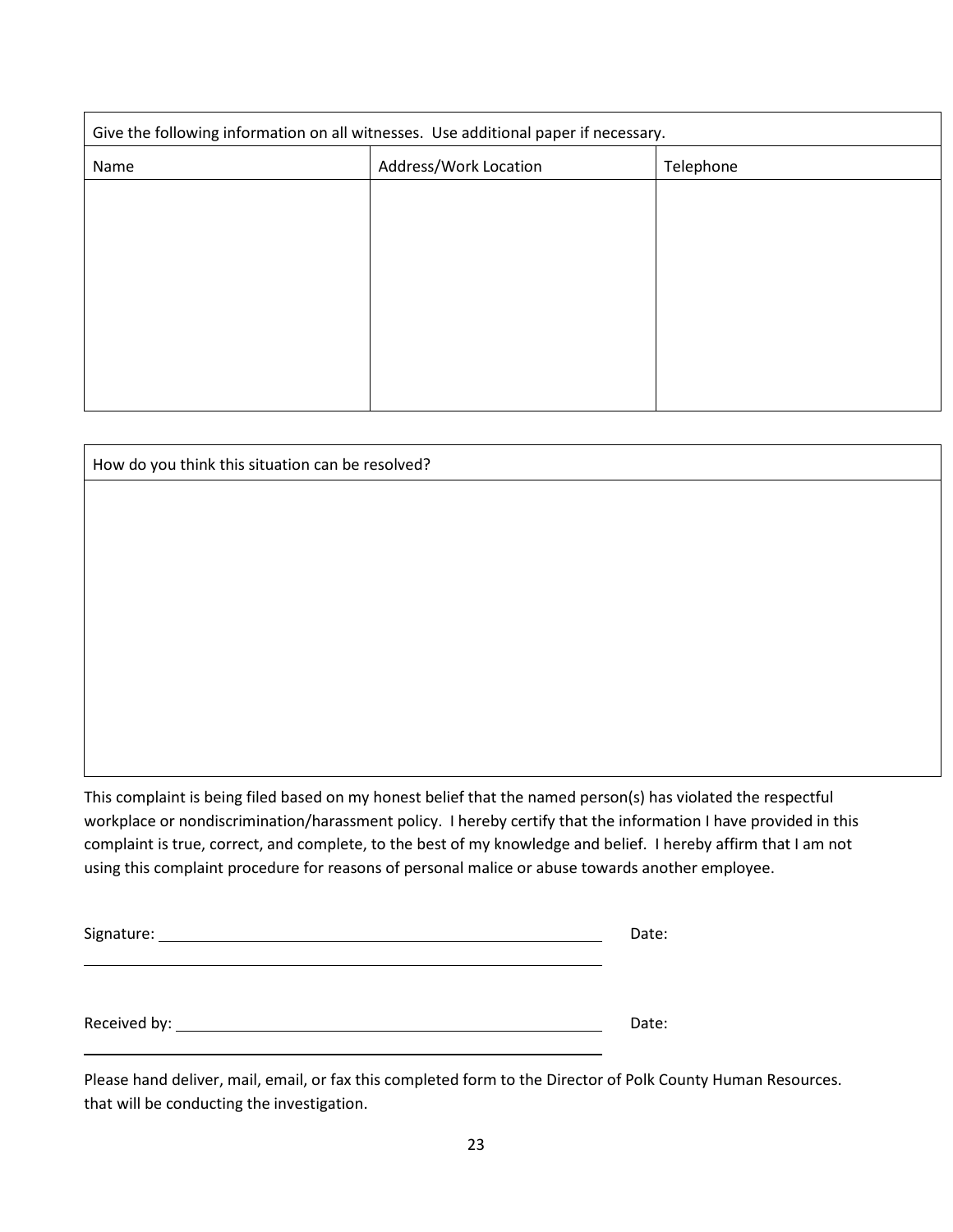### **Attachment 2**

### **Polk County Social Services**

### **Employee/Applicant Reasonable Accommodation Request Form**

The Polk County Social Services is committed to complying with the Americans with Disabilities Act ("ADA") and the Minnesota Human Rights Act ("MHRA"). To be eligible for an ADA accommodation, you must be 1) qualified to perform the essential functions of your position and 2) have a disability that substantially limits a major life activity or function. The ADA Coordinator/Designee will review each request on an individualized case-by-case basis to determine whether or not an accommodation can be made.

| <b>Employee/Applicant Name:</b>        | <b>Employee ID Number (if applicable):</b>  |
|----------------------------------------|---------------------------------------------|
| <b>Position Title:</b>                 | <b>Division or Unit:</b>                    |
| <b>Work Phone Number:</b>              | Work email:                                 |
| <b>Building Name or Work Location:</b> | <b>Work Station Number (if applicable):</b> |
| <b>Union Name:</b>                     | <b>Union Local:</b>                         |
| <b>Supervisor's Name:</b>              | <b>Supervisor's Telephone:</b>              |

**Data Privacy Statement:** This information may be used by your human resources representative, ADA Coordinator or designee, your agency legal counsel, or any other individual who is authorized by your agency to receive medical information for purposes of providing reasonable accommodations under the ADA and MHRA. This information is necessary to determine whether you have a disability as defined by the ADA or MHRA, and to determine whether any reasonable accommodation can be made. The provision of this information is strictly voluntary; however, if you refuse to provide it, your agency may refuse to provide a reasonable accommodation.

#### **1. Briefly describe the condition requiring accommodation:**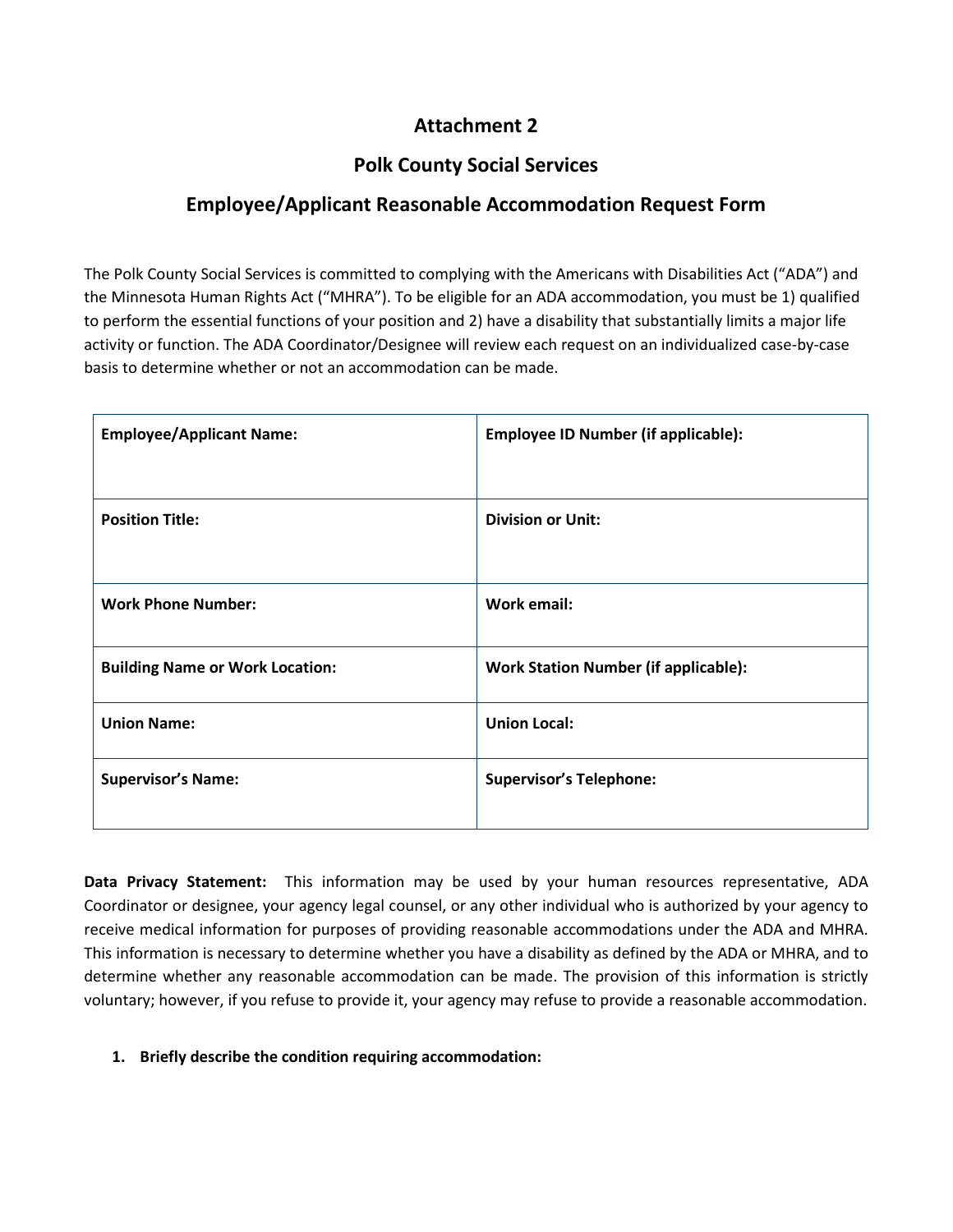**2. What job function are you having difficulty performing?**

- **3. What, if any, application process or job benefit is difficult for you to access?** *(Please leave blank if not applicable)*
- **4. Briefly describe the specific accommodation you are requesting.**

- **5. How will the requested accommodation assist you in: (1) performing the essential functions of your job, (2) using the job application process, or (3) taking advantage of a benefit or privilege offered to employees?**
- **6. Add any comment you feel may be helpful in processing your request.**

**Information Pertaining to Medical Documentation:** In reviewing your request for reasonable accommodation, the agency ADA Coordinator or designee may ask you to provide medical documentation. This documentation may be needed to determine if you have a disability covered by the ADA, and to help identify an effective accommodation. If medical documentation is needed, the ADA Coordinator or designee will give you forms for your medical provider to complete. These forms must be returned to the ADA Coordinator or designee. It is your responsibility to make sure that your medical provider completes and returns these forms.

**This request does not cover, and the information to be disclosed should not contain, genetic information. "Genetic Information" includes: Information about an individual's genetic tests; information about genetic tests of an individual's family members;**